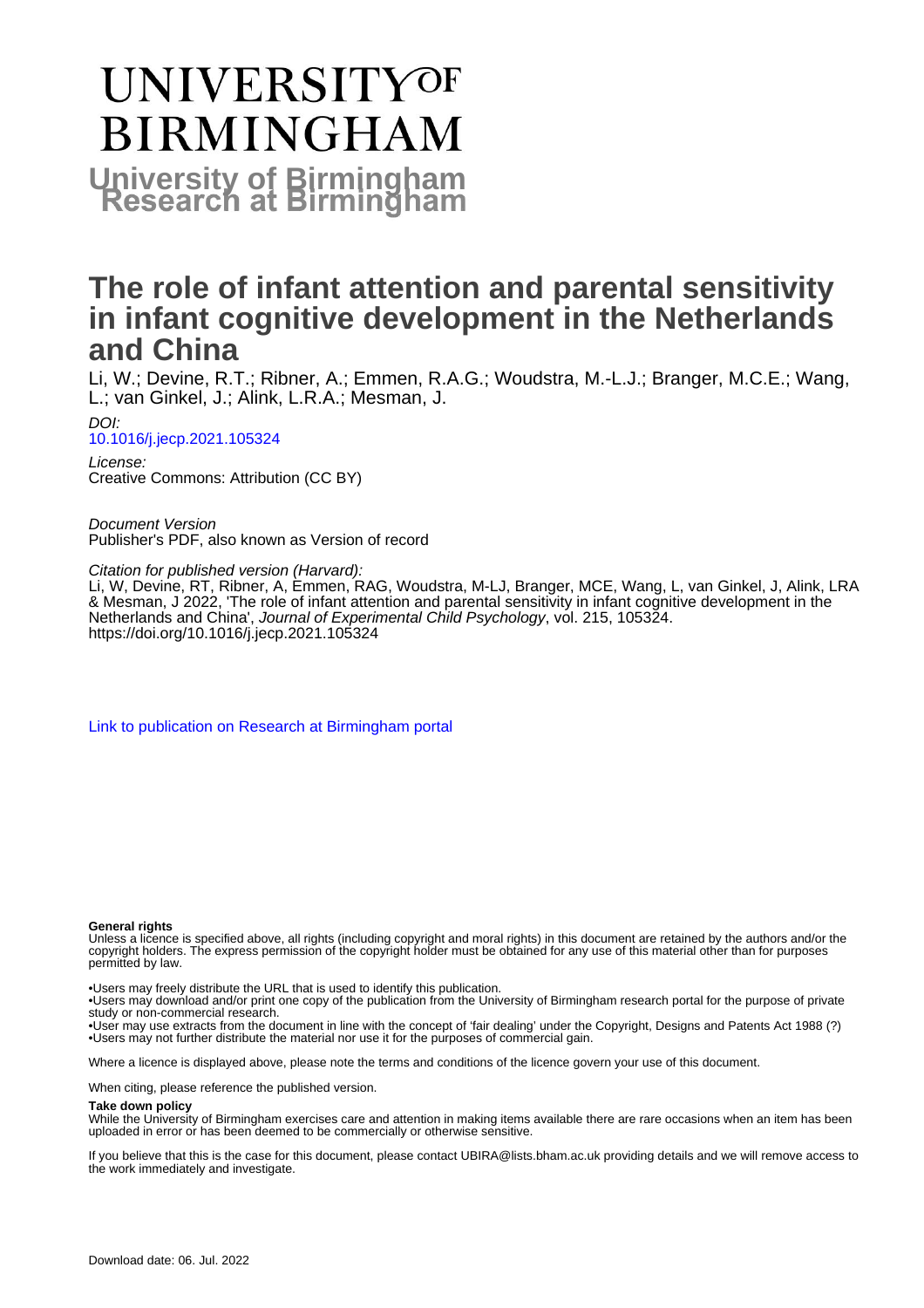

Contents lists available at ScienceDirect

### Journal of Experimental Child Psychology



journal homepage: [www.elsevier.com/locate/jecp](http://www.elsevier.com/locate/jecp)/ $j$ 

### The role of infant attention and parental sensitivity in infant cognitive development in the Netherlands and China



Wei Li <sup>a,\*</sup>, Rory T. Devine <sup>b</sup>, Andrew Ribner <sup>c</sup>, Rosanneke A.G. Emmen <sup>a</sup>, Mi-lan J. Woudstra <sup>a</sup>, Marjolein C.E. Branger <sup>a</sup>, Lamei Wang <sup>d</sup>, Joost van Ginkel <sup>e</sup>, Lenneke R.A. Alink<sup>a</sup>, Judi Mesman<sup>a</sup>

<sup>a</sup> Institute of Education and Child Studies, Leiden University, 2300 RB Leiden, the Netherlands

<sup>b</sup> School of Psychology, University of Birmingham, Birmingham B15 2TT, UK

<sup>c</sup> Department of Applied Psychology, New York University, New York, NY 10003, USA

<sup>d</sup> College of Psychology, Shenzhen University, Shenzhen 518060, China

e Department of Methodology and Statistics, Institute of Psychology, Leiden University, 2300 RB Leiden, the Netherlands

#### article info

Article history: Received 3 December 2020 Revised 6 November 2021 6 November 2021 Available online 9 December 2021

Keywords: Infant attention Maternal and paternal sensitivity Infant Executive Function Cross-country Longitudinal study Western and Chinese samples

#### **ABSTRACT**

Infant attention and parental sensitivity are important predictors of later child executive function (EF). However, most studies have investigated infant and parent factors in relation to child EF separately and included only mothers from Western samples. The current study examined whether both infant attention at 4 months and parental sensitivity at 4 and 14 months were related to infant EF (i.e., inhibition, working memory, and cognitive flexibility) at 14 months among 124 Dutch and 63 Chinese first-time mothers and fathers and their infants. Findings revealed that parental sensitivity at 4 months was not correlated with infant EF abilities at 14 months. However, infant attention at 4 months was significantly related to 14-month working memory, but not to inhibition and cognitive flexibility. Maternal sensitivity at 14 months was significantly related to 14-month inhibition, but not to working memory and cognitive flexibility. No country differences were found in the relation among 4-month infant attention, parental sensitivity, and EF outcomes. Results show that both infant and parent factors are associated with early EF development and that these correlates of early EF skills may be similar in Western and non-Western samples.

⇑ Corresponding author.

E-mail address: [w.li@fsw.leidenuniv.nl](mailto:w.li@fsw.leidenuniv.nl) (W. Li).

<https://doi.org/10.1016/j.jecp.2021.105324>

0022-0965/© 2021 The Authors. Published by Elsevier Inc.

This is an open access article under the CC BY license [\(http://creativecommons.org/licenses/by/4.0/\)](http://creativecommons.org/licenses/by/4.0/).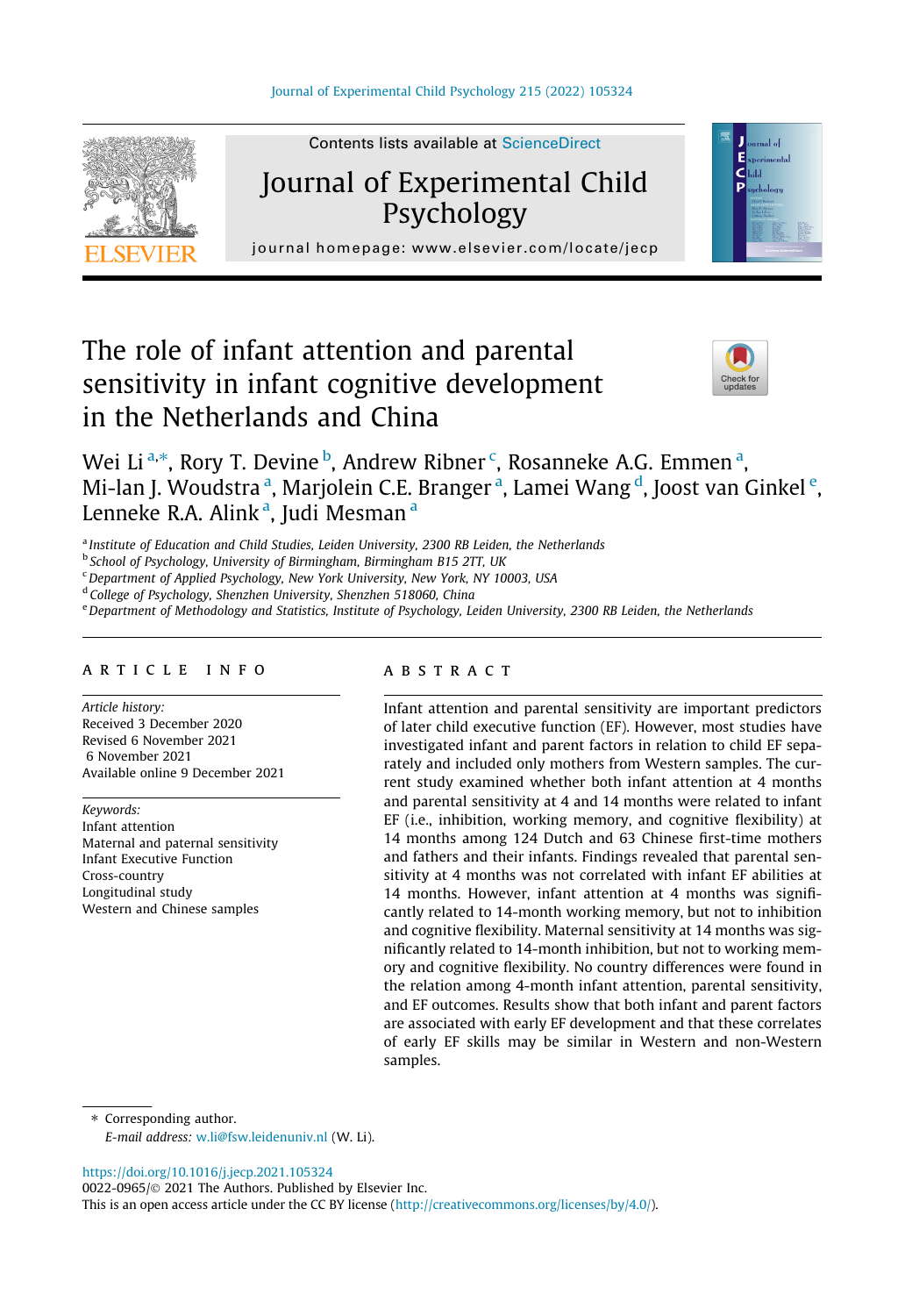2021 The Authors. Published by Elsevier Inc. This is an open access article under the CC BY license ([http://creativecommons.org/](http://creativecommons.org/licenses/by/4.0/) [licenses/by/4.0/](http://creativecommons.org/licenses/by/4.0/)).

#### Introduction

Executive function (EF) is an umbrella term referring to a set of higher-order cognitive processes that includes goal-directed actions such as working memory, inhibition, and cognitive flexibility (e.g., [Hughes & Ensor, 2005\)](#page-17-0). Individual differences in EF emerge as early as infancy, are moderately stable across toddlerhood to preschool age (e.g., [Bernier, Carlson, & Whipple, 2010; Carlson,](#page-16-0) [Mandell, & Williams, 2004\)](#page-16-0), and continue to develop until they start to decline during late adulthood ([Hendry, Jones, & Charman, 2016](#page-17-0)). This has important implications for child development because individual differences in EF are correlated with academic achievement (e.g., [Best, Miller, & Naglieri,](#page-16-0) [2011\)](#page-16-0), antisocial behaviors ([Hughes & Ensor, 2011](#page-17-0)), and social understanding [\(Devine & Hughes,](#page-16-0) [2014\)](#page-16-0). As such, it is critical to better understand predictors of individual differences in children's very early EF. Predictors of child EF include infant attention (e.g., [Cuevas & Bell, 2014\)](#page-16-0) and parental sensitivity during early childhood (e.g., [Bernier et al., 2010; Towe-Goodman et al., 2014\)](#page-16-0). However, despite the recent emergence of studies on the role of mothers' caregiving characteristics and infant skills in early EF development, there remain several gaps in the current literature. Notably, the majority of extant studies have focused on either infant or caregiver factors, failing to consider the two together. Similarly, most studies have been limited to a Western context and have focused on the role of mothers, thereby ignoring more than half the world population. Because some studies have shown that the association between parental behaviors and infant development is dependent on country (e.g., [Lansford et al., 2016\)](#page-17-0), it is important to carry out research in non-Western countries to understand the generalizability of research findings and theories from Western contexts to non-Western populations. Addressing these gaps, the current study investigated infant attention at 4 months and sensitive caregiving of both mothers and fathers at 4 and 14 months as predictors of EF at 14 months in the Netherlands and China.

#### Infant attention and EF

Few studies have focused on individual differences in EF during the first 2 years of life. Infant attention has been widely viewed as an important precursor of EF (e.g., [Cuevas & Bell, 2014; Frick et al.,](#page-16-0) [2018; Hendry et al., 2016\)](#page-16-0). Garon and colleagues suggested that EF develops hierarchically, with attention setting the stage for key EF components such as holding information in mind and delaying a response [\(Garon, Bryson, & Smith, 2008; Garon, Smith, & Bryson, 2014](#page-17-0)). The development of attention is necessary for information processing and any goal-directed task (e.g., [Garon et al., 2014\)](#page-17-0). Individual differences in infant visual attention have been measured by the duration of looking, which is not only reliable and stable within individuals (e.g., [Colombo, Mitchell, & Horowitz, 1988](#page-16-0)) but also correlated with EF at 14 months (e.g., [Devine, Ribner, & Hughes, 2019](#page-16-0)). Infants who spend less time looking at novel stimuli are considered to be more efficient in processing information and have higher cognitive performance than infants who look longer. [Cuevas and Bell \(2014\)](#page-16-0) found that shorter looking times at 5 months (indicating more effective information processing) were correlated positively with EF abilities at 24, 36, and 48 months after controlling for verbal ability concurrently. Moreover, single tasks measuring early EF have difficulties in capturing the ''pure" aspect of EF due to the unclear relations between the tasks. The current study adopted a task battery that is argued to be a better measure of EF during the first 2 years of life (e.g., [Devine et al., 2019; Garon et al., 2008](#page-16-0)). To date, relatively few studies have examined the relation between infant attention and child EF in non-English-speaking Western and non-Western samples. Regarding non-English-speaking samples, one study found that newborn visual attention was associated with behavioral problems at 7 years in Italy ([Papageorgiou, Farroni, Johnson, Smith, & Ronald, 2015](#page-17-0)). Two other studies were conducted in the Netherlands. One study showed that two indicators of attention (longer fixations and less variation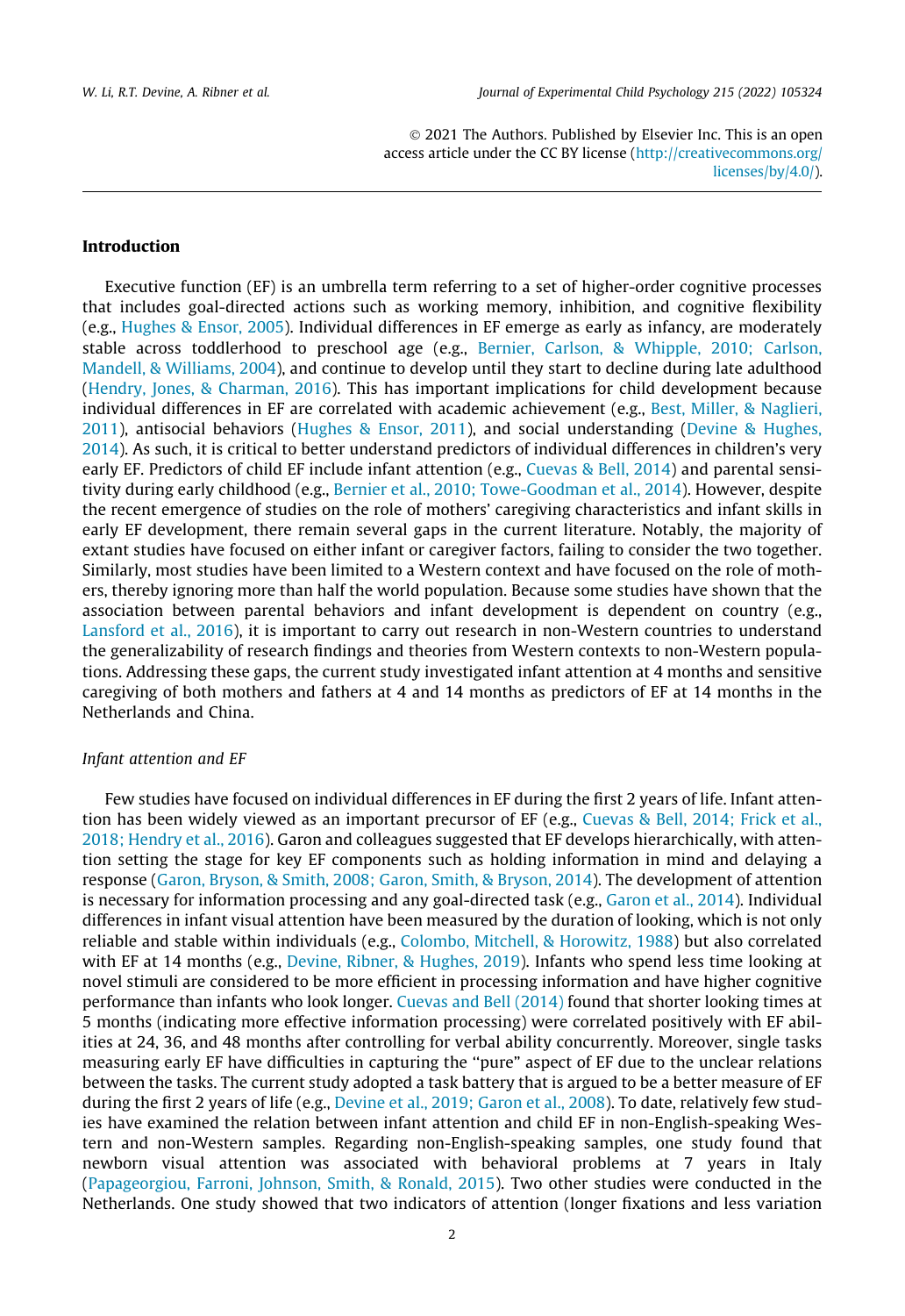in fixation duration) during infancy predicted higher levels of effortful control during toddlerhood ([Geeraerts et al., 2019](#page-17-0)). The second Dutch study also supported the contribution of selective attention to working memory and inhibition among preschoolers ([Veer, Luyten, Mulder, van Tuijl, & Sleegers,](#page-18-0) [2017\)](#page-18-0). As far as we know, no studies focusing on the relation between infant attention and later cognitive abilities have been conducted in non-Western samples. Although conceptual and direct replication of studies within similar contexts are important, it behooves the field to move beyond a Western context to test and better understand the generalizability of theories built from data on child development in Western contexts and primarily rooted in Western tradition to non-Western populations. There is evidence that Chinese children outperform children in Europe and North America on all measures of EF during the preschool and middle childhood years (e.g., [Sabbagh, Xu, Carlson, Moses, & Lee,](#page-17-0) [2006; Wang, Devine, Wong, & Hughes, 2016](#page-17-0)). These marked contrasts between Western and Chinese children make China a particularly interesting context to study whether these differences already occur during early childhood and whether similar precursors may contribute to the development of EF of Chinese and Western children. To our knowledge, there are no studies on infant attention in relation to infant EF development in China. Our first aim therefore was to replicate and extend existing work by examining the relation between attention at 4 months and EF at 14 months in both a non-English-speaking Western sample and a non-Western sample.

#### Parental sensitivity and child EF

For the past several decades, empirical studies have highlighted that the quality of parental behaviors is associated with child EF development (e.g., [Bernier et al., 2010; Blair et al., 2011; Hughes &](#page-16-0) [Devine, 2019\)](#page-16-0). A meta-analytic review of 42 studies demonstrated that diverse parental behaviors such as positive parenting (e.g., responsiveness, sensitivity) and cognitive stimulating (e.g., scaffolding) were positively associated with EF capacity (at 46 months on average), whereas negative (e.g., controlling) parenting was inversely related to EF capacity ([Valcan, Davis, & Pino-Pasternak, 2018](#page-18-0)). Attachment theory, for example, provides a possible explanation for the relation between parenting and child EF development. According to attachment theory [\(Bowlby, 1969, 1982\)](#page-16-0), repeated infant– caregiver interactions construct an ''internal working model" in infants consisting of expectations about how caregivers would respond to infants' emotions and behaviors. Securely attached children, who regard their parents as a secure base, have fewer worries about being abandoned and spend less time on checking the availability of parents. Their cognitive resources therefore are ''freed up" to explore the environment, which can stimulate their EF development (e.g., [Bernier, Carlson,](#page-16-0) [Deschênes, & Matte-Gagné, 2012](#page-16-0)). Secure attachment in turn is fostered by caregivers' abilities to respond promptly and appropriately to children's signals [\(Ainsworth, Bell, & Stayton, 1974](#page-16-0)).

Sensitivity is a central dimension of parenting, referring to a caregiver's ability to perceive and accurately interpret the signals and communications in a child's behavior and, given this understanding, to respond appropriately and promptly ([Ainsworth et al., 1974; Mesman & Emmen, 2013\)](#page-16-0). A systematic literature review by [Deans \(2018\)](#page-16-0) summarized high maternal sensitivity related to positive child outcomes such as higher cognitive abilities and socioemotional abilities. Sensitive caregiving highlights caregivers' ability to detect children's signals and adjust their behaviors to fit children's needs. For example, when children switch attention to a new toy, sensitive parents notice and respond positively to this signal and modify their behavior to interact appropriately with children in this new context. Thus, children may be encouraged by parents' response in their reciprocal verbal and nonverbal exchanges and may maintain the engagement and exploration in their surroundings ([Mills-Koonce](#page-17-0) [et al., 2015](#page-17-0)). [Bernier et al. \(2010\)](#page-16-0) found that maternal sensitivity at 12 to 15 months was weakly related to EF at 26 months. [Blair et al. \(2011](#page-16-0)) also found that positive parenting including sensitivity was related to higher levels of child EF at 36 months in a sample of low-income families. Most studies conducted in non-English-speaking Western countries also support the contribution of sensitive responsive parenting to child EF. For example, two studies in the Netherlands found a positive relation between maternal sensitivity and EF among preschoolers [\(Kok et al., 2014; Lucassen et al., 2015\)](#page-17-0). A German study showed that higher parental involvement or parental responsibility predicted fewer errors in an EF task (i.e., the Erikson Flanker task) among children at 9 and 11 years [\(Sosic-Vasic](#page-18-0) [et al., 2017\)](#page-18-0).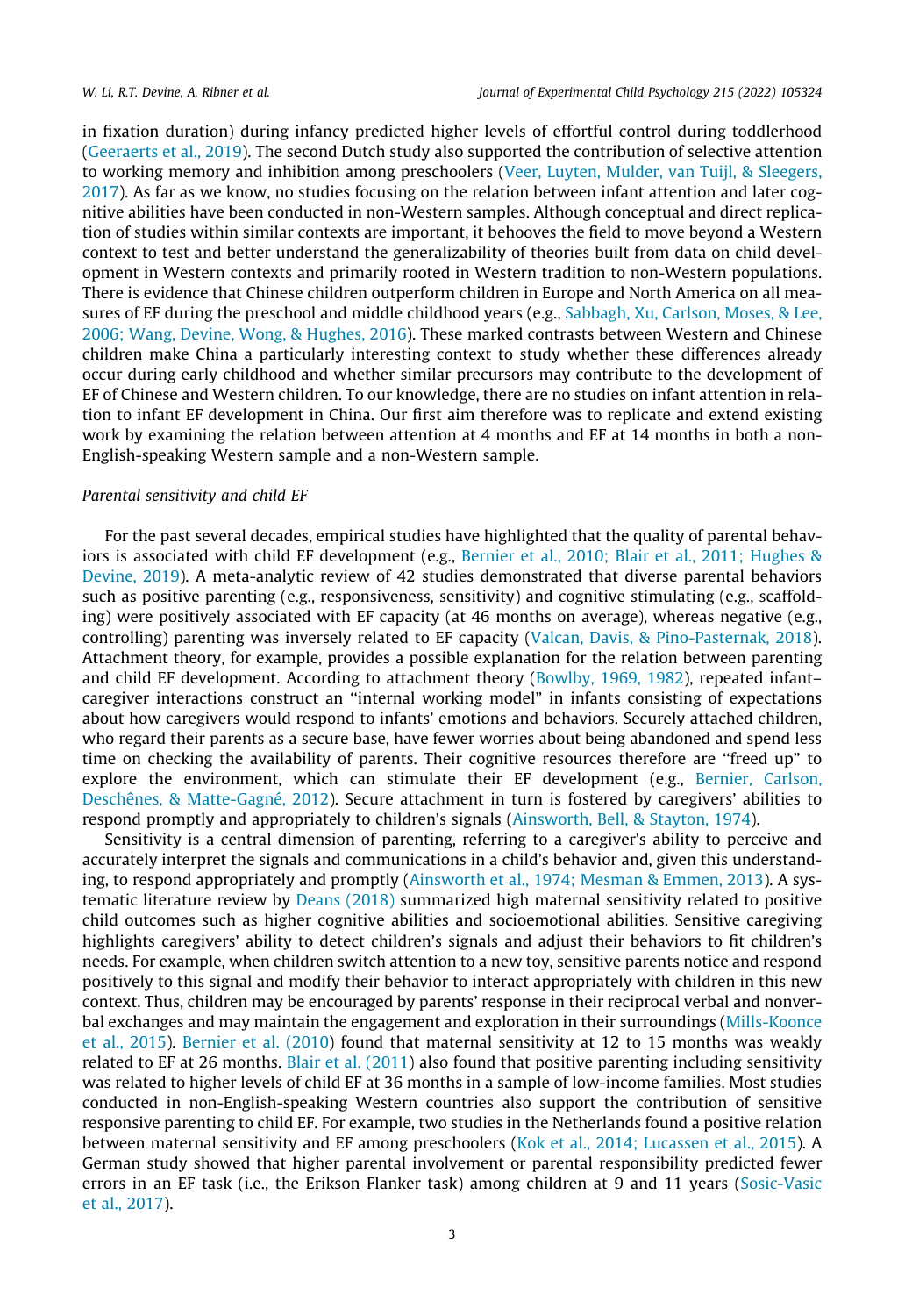#### Studies on child EF in China

Parents socialize infants guided by certain societal norms, values, and behaviors, which in turn influence infant development. This means that parenting and infant development may be shaped by cultural differences (e.g., [Bornstein, 2015\)](#page-16-0). The Chinese culture emphasizes social harmony and expects individuals to sacrifice themselves in order to achieve group goals; thus, Chinese parents are likely to encourage children to be interdependent and to inhibit their personal desires. Given the unique influence of Confucianism and China's cultural and geopolitical history, Chinese parenting is different from parenting in Western countries. Traditionally, Chinese parenting is characterized as more controlling and harsher than Western parenting (e.g., [Ng, Pomerantz, & Deng, 2013](#page-17-0)). A metaanalysis and a review showed that although there were some differences in the pattern of insecure attachment among Chinese and Western children ([van IJzendoorn & Kroonenberg, 1988\)](#page-18-0), the percentage of secure attachment was similar across countries, with the majority of Chinese children being securely attached, which supports the normativity hypothesis of attachment [\(Mesman, van](#page-17-0) [IJzendoorn, & Sagi-Schwartz, 2016\)](#page-17-0). Moreover, empirical studies in China showed that mothers' sensitivity contributed to the security of infants' attachment relationship [\(Ding, Xu, Wang, Li, & Wang,](#page-16-0) [2012\)](#page-16-0), and securely attached infants displayed higher cognitive abilities than insecurely attached infants ([Ding, Xu, Wang, Li, & Wang, 2014](#page-16-0)). These findings are in line with Western studies that a sensitive and responsive environment facilitates infants' secure attachment and cognitive development (e.g., [Bernier et al., 2010; Hughes & Ensor, 2009\)](#page-16-0). Thus, the mean level of parenting may differ between Western and Chinese parents, but the association between parenting and child outcomes may be similar in the two countries.

As far as we know, only two studies have investigated the association between sensitivity and child EF abilities among mothers with a Chinese background. One study suggested that neither sensitivity nor country was a significant predictor of children's cognitive development (0–3 years) among European and Chinese Canadian mothers ([Chan, 2015](#page-16-0)). However, all participants in this study were living in Canada (potentially highlighting more cultural similarity than difference), and thus it is unlikely that data were representative of parents living in China. The other study also failed to find a significant association between maternal sensitivity at 9 months and EF abilities at 3 years in a Chinese sample ([Cheng, Lu, Archer, & Wang, 2018\)](#page-16-0), although this study included only parents and children living in China. As such, it is difficult to know whether the failure to replicate findings related to associations between maternal sensitivity and child EF is due to aspects of country or simply an absence of the phenomenon. To address this gap, the current study investigated the role of parental sensitivity in infant cognitive development in the Netherlands and China. Potential similarities and differences between these countries regarding the correlates of infant EF were explored.

#### Studies of fathers' influence on child EF

Although most studies of sensitivity and child EF abilities have focused exclusively on mothers and children (e.g., [Blair et al., 2011\)](#page-16-0), there is strong theoretical and empirical evidence to believe that fathers' parenting has a unique impact on cognitive development (e.g., [Malmberg et al., 2016;](#page-17-0) [Meuwissen, & Carlson, 2015\)](#page-17-0). Fathers can also be attachment figures to infants, and the father–infant relationship is somewhat independent of mother–infant attachment security, with a modest intercorrelation (e.g., [van IJzendoorn & De Wolff, 1997](#page-18-0)). However, how mother–infant security and father–infant attachment security affect developmental outcomes is an unsettled issue due to the mixed results on issues such as whether one parent contributes more than the other to child outcomes ([Dagan &](#page-16-0) [Sagi-Schwartz, 2017](#page-16-0)). For early EF development, whether the father–child relationship has an impact on children's cognitive abilities is also understudied. Fathers are more likely to regard themselves as an active playmate and engage children in physical play (e.g., [Malmberg et al., 2016](#page-17-0)), whereas mothers generally respond more to children's attention and are more emotionally available (e.g., [Volling,](#page-18-0) [McElwain, Notaro, & Herrera, 2002](#page-18-0)). These differences may contribute to different aspects in EF development. Empirical studies have shown that the quality of father–child interactions during mutual play at 18 months and fathers' controlling behaviors during a jigsaw puzzle task were associated with child EF at 3 years (e.g., [Bernier et al., 2012](#page-16-0)). Only two studies to our knowledge have investigated maternal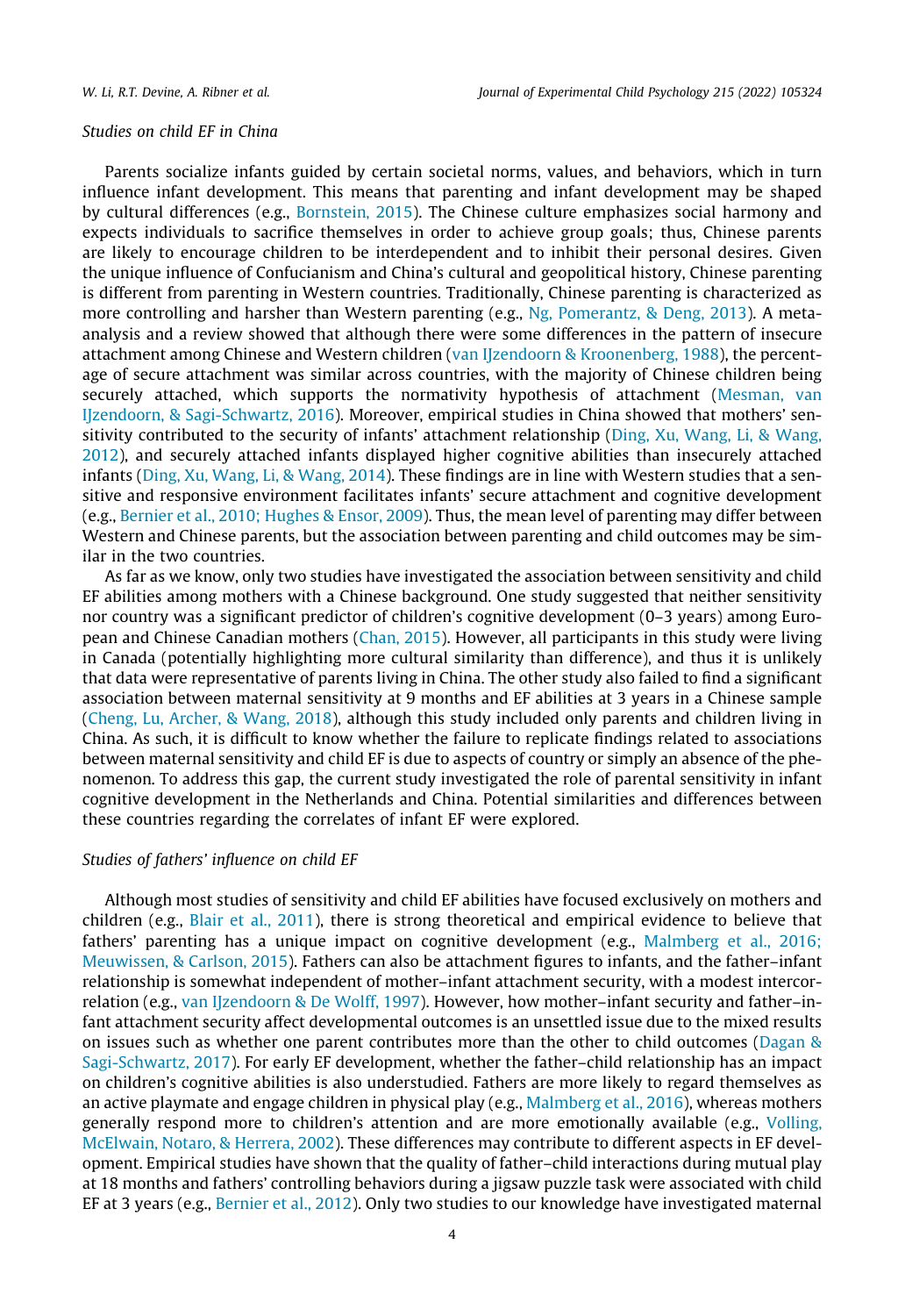and paternal sensitivity together in relation to the development of child EF. [Towe-Goodman et al.](#page-18-0) [\(2014\)](#page-18-0) suggested an emergent role of paternal sensitivity such that paternal sensitivity during toddlerhood (24 months) was more strongly related to 36-month-old EF abilities than paternal sensitivity during infancy (7 months). In contrast, the contribution of maternal sensitivity to EF abilities was stable from infancy to toddlerhood. The other study ([Lucassen et al., 2015](#page-17-0)) found that maternal sensitivity at 4 years was concurrently linked to EF, whereas there was no relation between paternal sensitivity and EF. Inconsistent evidence for the association between paternal sensitivity and EF underscores the need to further investigate this issue. Moreover, none of the studies has looked at whether sensitivity is related to EF during the first 2 years of life. Such work is important because early childhood underlies rapid growth in EF.

To date, a small number of studies have focused on the effect of both infant and parental factors on EF development (e.g., [Matte-Gagné & Bernier, 2011\)](#page-17-0). Only one study to our knowledge has considered infant attention and sensitivity together as predictors of EF development. This study considered a fairly homogeneous sample of Swedish infants and their mothers and found that infant sustained attention at 10 months predicted infant inhibition at 18 months over and above maternal sensitivity ([Frick et al., 2018\)](#page-17-0). Maternal sensitivity was a predictor only for emotion regulation but not for EF, and paternal sensitivity was not assessed. Our second aim therefore was to examine the unique associations among infant attention, maternal and paternal sensitivity, and EF in the Netherlands and China during the first 2 years of life. We hypothesized that infant attention contributes to EF in both countries. Because there is no study investigating the relation between infant attention and later EF in China, the question of whether the relation is different across countries was addressed in an exploratory manner. Because infant–mother attachment security and infant–father attachment security are independent of one another, and results of empirical studies of sensitivity and EF studies have been inconsistent, we hypothesized that mothers and fathers may contribute to different aspects of infant EF, and that these relations are similar in the Netherlands and China.

#### The current study

The overarching goal of this study was to investigate both infant (attention at 4 months) and caregiving (maternal and paternal sensitivity at 4 and 14 months) factors in the prediction of 14-monthold EF in both the Netherlands and China. We tested both a longitudinal model with maternal and paternal sensitivity at 4 months and infant attention at 4 months predicting 14-month EF and a concurrent model with maternal and paternal sensitivity at 14 months and 4-month attention predicting 14-month EF. We also explored country differences in EF skills and in the roles of child attention and caregiver sensitivity in the development thereof.

#### Method

#### Sample

Participants were 124 Dutch and 63 Chinese first-time mothers and fathers and their healthy 4-month-old infants (Netherlands [NL]: 45% boys; China: 51% boys) as part of a cross-cultural longitudinal study of child development and the transition to parenthood. Dutch families were recruited at pregnancy fairs, yoga classes, and midwifery practices throughout the whole country, whereas Chinese families were recruited at a regional maternity and child hospital, through word of mouth, and using online groups in Shenzhen, China. A small number of parents did not participate in one of the visits due to sickness or a busy schedule (NL: 3 mothers and 5 fathers at 4 months, 1 mother and 8 fathers at 14 months; China: 1 mother and 4 fathers at 4 months, 2 mothers and 6 fathers at 14 months). All participating parents were first-time parents who were 21 years or older during pregnancy and had a singleton infant. Parents were native Dutch or Chinese (Mandarin or Cantonese) speakers. Participants who had a history of any mental illness or substance misuse (self-reported) were excluded. The data collection at 4 months took place from May 2015 to December 2015 in the Netherlands and from July 2016 to January 2017 in China. All families were visited again after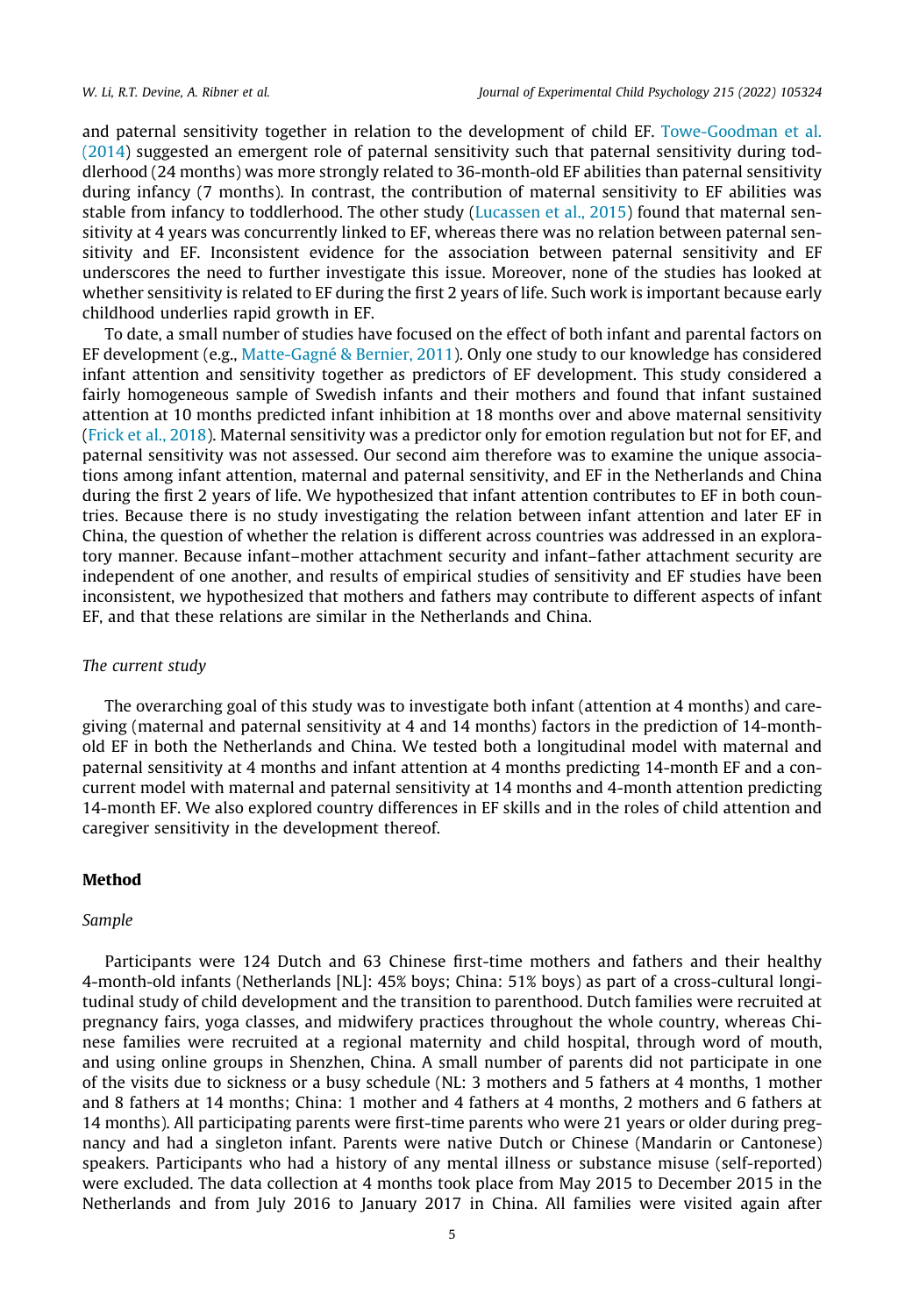10 months. Home visits were supposed to be scheduled 2 weeks before or 2 weeks after the dates on which children were 4 and 14 months old. However, some families (NL: 1 family at 14 months; China: 7 families at 14 months) were visited earlier ( $M = 3.9$  weeks, range = 0.32–16.2) and some families (NL: 9 families at 4 months, 9 families at 14 months; China: 1 family at 4 months, 38 families at 14 months) were visited later ( $M = 6.2$  weeks, range = 0.12–15.8) than this range due to illness of children or busy schedule of parents.

Demographic information is summarized in Table 1. Dutch fathers on average were older than Chinese fathers,  $t(177) = 2.61$ ,  $p < .05$ ,  $d = 0.43$ . There were no differences in maternal age,  $t(183) = 1.53$ .  $p = 0.127$ . Most parents were highly educated. Dutch fathers on average had lower educational levels than Chinese fathers,  $\chi^2(2) = 17.90$ ,  $p < .001$ ,  $\varphi = .33$ , and the same was true for mothers,  $\chi^2(2)$  = 10.28, p = .006,  $\varphi$  = .23. Both Dutch and Chinese families had incomes that were about 16% higher than the average national level (the average level in Shenzhen for Chinese families; [Centraal](#page-16-0) [Bureau voor de Statistiek, 2019; Shenzhen Statistics Bureau, 2018](#page-16-0)).

#### Procedure

Table 1

Mothers and fathers were visited separately in their homes when infants were 4 and 14 months of age, and each home visit lasted 90 to 120 min. Infants participated for 10 to 18 min in the infant tasks and the infant–parent interaction without using a pacifier. Breaks were provided for them between each task. The order of home visits was counterbalanced. All fathers and mothers signed an informed consent form for their own participation as well as for their infants' participation. Families received a small gift for the infants and a small amount of money for themselves after each visit (NL: 10 euros; China: 50 yuan). They also received a DVD with a compilation of video footage from different home visits at the end of the study. The study was approved by the ethics committee of Leiden University in the Netherlands and Shenzhen University in China.

During the 4-month home visit, infants completed a measure of visual attention during the first home visit (either mother or father visit, depending on the order). After the infant task, the parent and infant played freely as they normally would without toys for 5 min. Questionnaires about parents' background information (e.g., education) were completed before or after each home visit.

During the 14-month home visit, we administered an age-appropriate battery of EF tasks in a fixed order: inhibition (Prohibition task; [Friedman, Miyake, Robinson, & Hewitt, 2011\)](#page-17-0), working memory (Multi-location Search task; [Miller & Marcovitch, 2015](#page-17-0)), and cognitive flexibility (Ball Run task; [Hughes & Ensor, 2005](#page-17-0)). After all infant tasks, parents and infants played freely with toys for 5 min.

|                       |       | The Netherlands |                 | China   |           |                       |  |  |
|-----------------------|-------|-----------------|-----------------|---------|-----------|-----------------------|--|--|
|                       | M     | SD              | Range           | M       | <b>SD</b> | Range<br>3.34 to 5.29 |  |  |
| 4-month age (months)  | 4.31  | 0.43            | 3.43 to 5.55    | 4.27    | 0.35      |                       |  |  |
| 14-month age (months) | 14.19 | 0.52            | 9.47 to 16.07   | 14.83   | 1.16      | 11.92 to 18.48        |  |  |
| Mothers (years)       | 30    | 3.83            | 21 to 42        | 30      | 2.91      | 22 to 37              |  |  |
| Fathers (years)       | 32    | 4.12            | 23 to 46        | 31      | 3.97      | 24 to 45              |  |  |
| Mothers (ladders)     | 7.21  | 1.10            | 4 to 9          | 5.67    | 1.41      | $3$ to $9$            |  |  |
| Fathers (ladders)     | 7.17  | 1.26            | $2$ to 10       | 5.65    | 1.29      | $3$ to $9$            |  |  |
| SESZ                  | 0.10  | 0.71            | $-1.65$ to 1.27 | $-0.16$ | 0.66      | $-1.56$ to 1.62       |  |  |
| Education             |       |                 |                 |         |           |                       |  |  |
|                       | High  | Moderate        | Low             | High    | Moderate  | Low                   |  |  |
| Mothers (%)           | 72    | 12              | 16              | 70      | 30        | $\Omega$              |  |  |
| Fathers (%)           | 58    | 16              | 26              | 76      | 21        | 3                     |  |  |

Demographic information for mothers, fathers, and infants in the Netherlands and China.

Note. Ladder: parental scores of Ladder of Subjective Social Status; highly educated: a bachelor degree or higher; moderately educated: a postsecondary or short-cycle tertiary education; lowly educated: an upper secondary degree or less. SESZ, mean standardized score across the four indicators of parental socioeconomic status.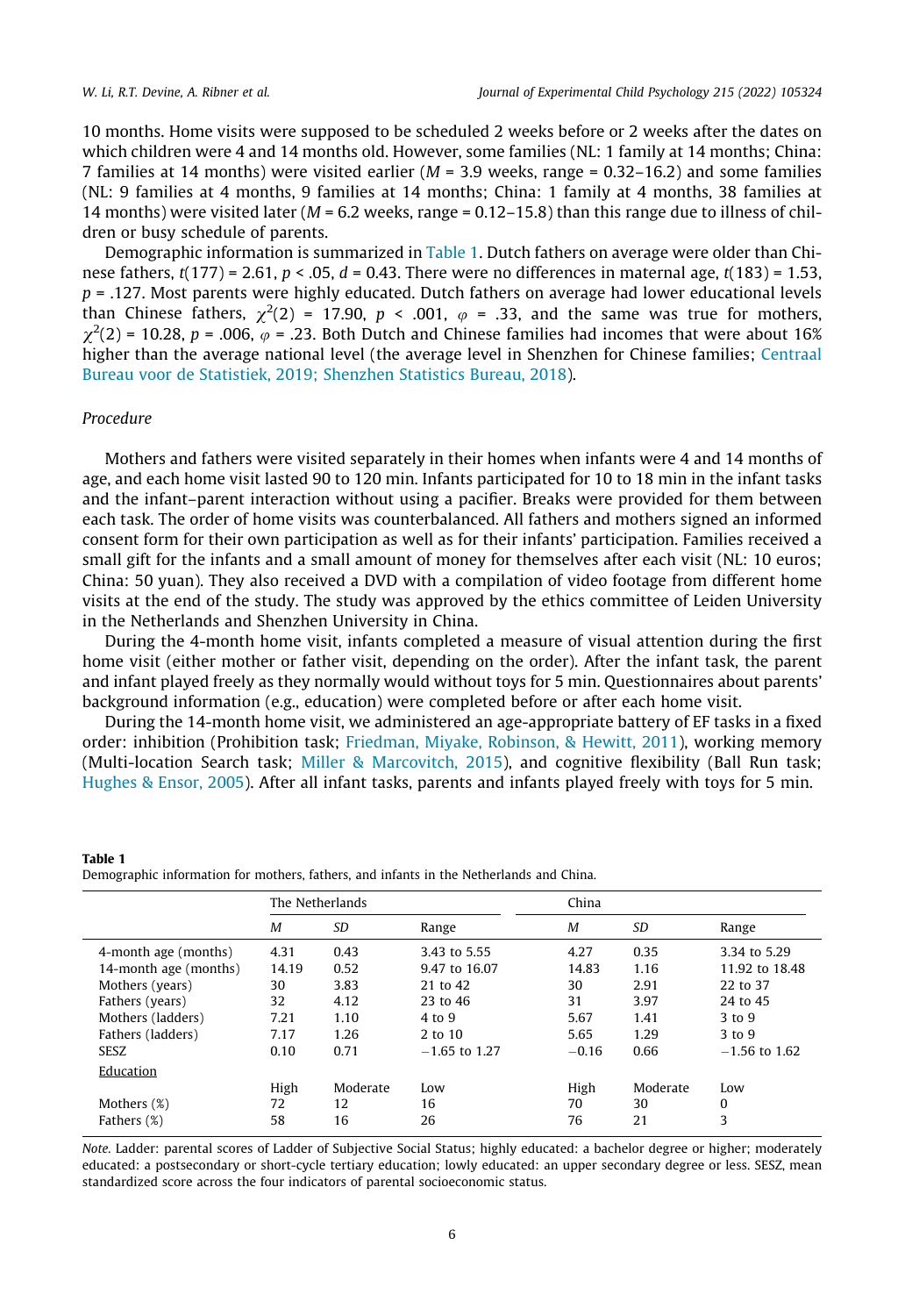#### Infant attention at 4 months

The Attention task [\(Cuevas & Bell, 2014](#page-16-0)) was used to test the time of infants' gaze on and away from a toy. The infant was seated on the parent's lap facing the examiner, who kneeled approximately 1.1 m in front of the infant. The ''Whoozit Baby's Friend" toy with facial features in a heart or flower shape attached with seven bell feet was used. The examiner rattled the stimulus three times and held still until the infant looked away for at least 3 s. At this point, the examiner lowered the toy and repeated the procedure for three more trials. The order of the holding position (left or right) was counterbalanced across infants. The examiner adopted a pleasant neutral face and remained quiet for the duration of the task. Infant gaze was recorded using a camera on a tripod behind the examiner. The footage was coded offline using JHab (Java Habituation Software, Version 1.0.0; [Casstevens, 2007](#page-16-0)). We recorded the amount of time that the infant spent looking at the stimulus on each trial. Interrater reliability based on 45 cases was acceptable for all four trials (.77 < intraclass correlation [ICC] < .98). The median looking duration across the four trials was calculated [\(Cuevas & Bell,](#page-16-0) [2014\)](#page-16-0). Longer looking times are thought to be related to poor cognitive abilities (e.g., [Colombo, 2001](#page-16-0)).

#### Parent–infant sensitivity

At 4 months, parental sensitivity was assessed in a situation where the infant was on the parent's lap and the parent was asked to play with the infant for 5 min without toys. At 14 months, parents were asked to play with the infant with toys available for 5 min. Sensitivity was coded according to an adaptation of the Maternal Care Scales developed by [Ainsworth et al. \(1974\)](#page-16-0). The degree of maternal and paternal sensitivity was assessed according to (a) awareness of the signals, (b) an accurate interpretation of them, (c) an appropriate response to them, and (d) a prompt response to them. The scores range from 1 (highly insensitive) to 9 (highly sensitive). All videos were coded by 18 independent coders (4 months: 11 coders, 3 of which were Chinese coders; 14 months: 7 coders, 1 of which was a Chinese coder). Videos were subtitled in English if the language of the coder did not match that of the parent. The father and mother within one family were coded by two independent coders across time (i.e., the same infant could not be coded by the same coder with the other parent at both 4 and 14 months). A quarter of the videos were double-coded per wave for reliability. Intercoder reliabilities (ICC, single rater, absolute agreement) were > .70 for all dyads on all scales.

#### Infant EF at 14 months

At 14 months, infants completed a short battery of tasks (lasting 8–10 min) developed by [Devine](#page-16-0) [et al. \(2019](#page-16-0)). Infants were seated on a parent's lap or in a boosting chair in front of a table. Parents were instructed to remain silent and not to influence infants' behaviors through either gesture or vocalization. Breaks were provided after each task, and infants were praised at the end of each task to maintain their interest in the tasks.

Inhibition. The Prohibition task was used as a measure of inhibition [\(Friedman et al., 2011](#page-17-0)). In this task, the infant was asked to resist touching an attractive toy. The examiner showed the infant a shiny glitter wand (''Mystic Glitter Wand") for up to 15 s, drawing attention to the wand. Then the examiner twisted the wand upside down so that the glitter in the wand moved and placed the wand within arm's reach of the infant, put one hand up, and said, ''Look, [infant's name]. No, don't touch." After this, the examiner turned around for up to 30 s. The camera was placed next to the examiner and positioned toward the infant's face. Scores on this task were collapsed into two categories (touch and no touch before 30 s). Double-coding of 60 videos revealed high levels of inter-rater agreement (ICC = .99,  $p < .001$ ). Infants received a score of 0 if they touched the toy before 30 s or a score of 1 if they waited.

Working memory. The Multi-location Search task was included as a measure of working memory ([Miller & Marcovitch, 2015](#page-17-0)). The infant was asked to find three toy cars (i.e., red, yellow, and, blue plastic cars) hidden in three toy garages with colored doors (i.e., red, yellow, and blue doors) with a short delay of 5 s between each search. The examiner introduced the infant to the three toy cars and attracted the infant's attention as each car was placed into a color-corresponding garage (i.e., the blue car in the blue garage, the yellow car in the yellow garage, and the red car in the red garage).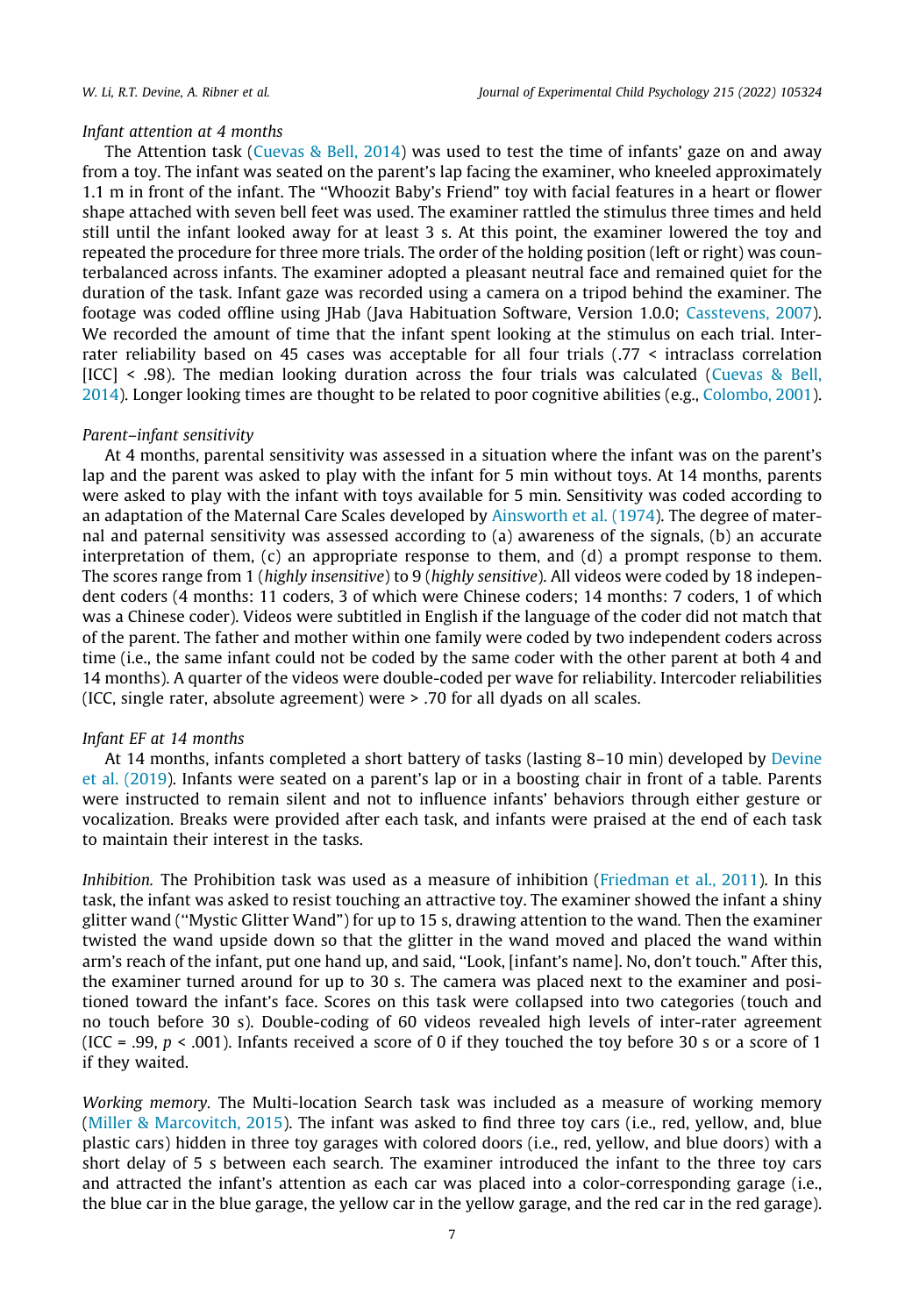Then the examiner covered the garage with a white board (29.7  $\times$  42 cm) for 5 s to block the infant's view and counted out loud. After this, the examiner said, ''Where is the car?" If the infant succeeded in getting a car, the infant could briefly play with the car and was praised by the examiner. Because all garages had cars in them, infants were always successful on the first trial. The retrieved car was taken from the infant, and the examiner showed the infant that the car was being placed in a bag behind the examiner. Before the next trial, the examiner pointed to the empty garage and closed it. For the subsequent trials, if the infant pointed to the empty garage, the examiner said, ''It's not there. Let's have another go," and closed the garage. The procedure was discontinued if the infant failed to find a toy for three consecutive trials or when the infant retrieved all three cars. The total number of cars that the infant successfully retrieved was coded as the total number of cars retrieved. Scoring took place offline, and double-coding of 60 videos revealed excellent inter-rater reliability for each trial (kappa = 1.00). Two indicators were calculated to reflect the total number of searches required to find the second and third cars ( $0 =$  did not find,  $1 = 3$  searches,  $2 = 2$  searches,  $3 = 1$  search).

Cognitive flexibility. The Ball Run task was designed as an age-appropriate shifting task measuring cognitive flexibility based on the Trucks task developed by [Hughes and Ensor \(2005\)](#page-17-0). The adapted ball run toy has three circular holes on the top running from left to right (i.e., green, yellow, and red) and a metal chute for the ball to roll down to the bottom of the toy. The front side (facing the infant) of the toy was covered with a transparent plastic panel, whereas the other side (facing the examiner) was accessible. The examiner closed two holes by using two metal brackets and opened only one hole (i.e., green or red). The middle yellow hole was blocked during the whole task. A switch-activated speaker was placed on the floor of the toy and played 5 s of a Dutch or Chinese nursery song when pressed. The examiner held the toy seating opposite the infant. In the rule learning phase, the examiner introduced the toy to the toddler by showing the toddler how to activate the musical switch by placing either the green ball in the green hole (on the left-hand side of the toy) or the red ball in the red hole (on the right-hand side of the toy) (counterbalanced across infants). After the ball rolled down, music played as a reward. Then the examiner handed the ball directly over the middle of the toy to the infant and said, ''Now you try." Infants were praised for each correct placement and were reinforced through activation of the musical switch. If they put the ball in a closed hole, the examiner said, ''Oh, it didn't work."

If the infant scored four or more trials correctly (NL:  $n = 48$ , China:  $n = 25$ ), the examiner proceeded to the reversal phase. Before this phase, the examiner took the ball that was used in the learning phase (e.g., the green ball) and placed it in a bag in view of the toddler. The examiner then retrieved a different ball (e.g., the red ball) and attracted the infant's attention while proceeding to close the open hole (e.g., the green hole) and open the closed hole (e.g., the red hole). The examiner demonstrated the placement of the new ball into the newly open hole (on the opposite end of the toy) and cheered when the music played. The examiner handed the ball to the infant as before and completed a further six trials. Scoring took place offline, and double-coding of 60 videos revealed excellent inter-rater reliability for each trial (kappa = 1.00). Infants' performance on each trial was scored as pass (1) or fail (0). Infants who did not pass to the reversal phase received a score of 0 on each trial in the reversal phase. A latent factor score was created, including the score of all trials in the learning and reversal phases.

### Socioeconomic status (control variable)

Parents completed the Ladder of Subjective Social Status [\(Singh-Manoux, Adler, & Marmot, 2003](#page-17-0)), which indicates their rating on a 10-rung ladder, with the top referring to the best income, employment, and education and the bottom referring to the worst. Results of prior studies suggest that ratings of subjective social status are an equal—and at times better—predictor of outcomes such as health ([Singh-Manoux, Marmot, & Adler, 2005\)](#page-18-0) and cognitive skills, including EF [\(Ursache, Nobles, & Blair,](#page-18-0) [2015\)](#page-18-0). The educational level of parents was correlated with the ladder scores in both mothers  $(r = .23)$  and fathers  $(r = .20)$ . Those two scores were aggregated by calculating the mean standardized score across the four indicators of parental socioeconomic status (SES),  $\alpha$  = .64 [\(Devine et al., 2019](#page-16-0)).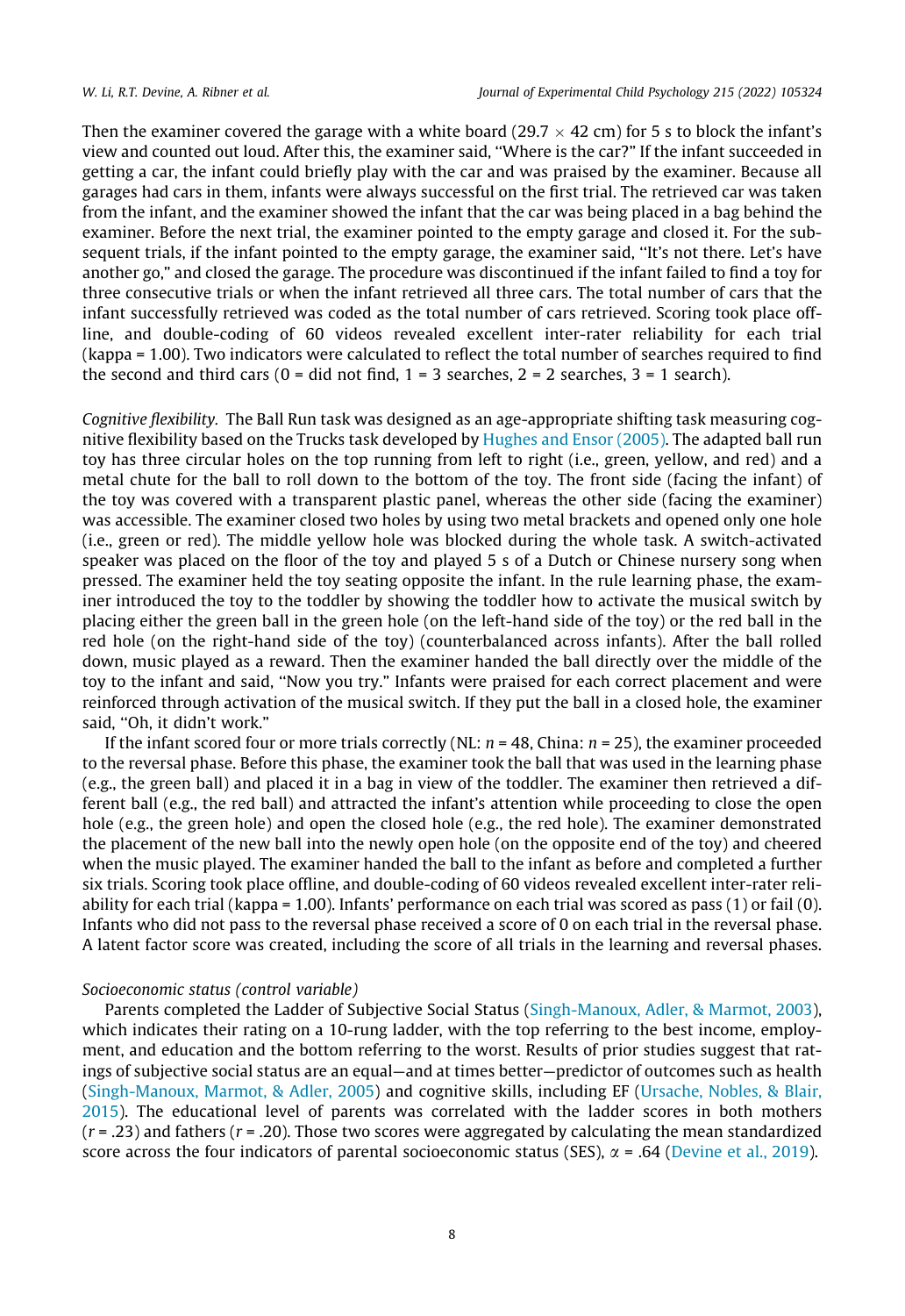#### Results

#### Preliminary results

Descriptive statistics were computed for EF and sensitivity variables in the Netherlands and China (Table 2). In the Prohibition task, 11% of Chinese infants and 34% of Dutch infants did not touch the wand (waited for 30 s). Dutch infants displayed higher inhibition than Chinese infants,  $\chi^2(1)$  = 10.31, p = .001,  $\varphi$  = .25. In the Multi-location Search task, 43% of Chinese infants and 47% of Dutch infants successfully retrieved two cars, whereas a small number of them (17% of Chinese infants and 16% of Dutch infants) retrieved three cars. In the Ball Run task, 38% of Dutch infants and 33% of Chinese infants proceeded to the reversal phase. There were no differences between Dutch and Chinese infants on the Multi-location Search task,  $t(182) = 0.25$ ,  $p = .802$ , and Ball Run task,  $t(182) = -0.92$ ,  $p = 0.361$ . For parental sensitivity at 14 months, both Dutch mothers,  $t(182) = 6.15$ ,  $p < .001$ ,  $d = 0.92$ , and fathers,  $t(88.66) = 4.50$ ,  $p < .001$ ,  $d = 0.76$ , showed higher sensitivity than Chinese mothers and fathers.

#### Analytic strategy

We used structural equation modeling in Mplus 8 [\(Muthèn & Muthèn, 2017](#page-17-0)) to examine the unique influence of country of origin, infant attention, and parental sensitivity on infants' performance on the three measures of EF at 14 months. Given that age varied at each time point, we controlled for concurrent age in our analyses. First, we created EF factor scores by testing a measurement model based on [Devine et al. \(2019\).](#page-16-0) We adopted a latent factor score approach in order to obtain error-free estimates of performance on each task. Scores from each task (i.e., Multi-location Search and Ball Run) were permitted to load onto two correlated factors. Each factor was permitted to correlate with the categorical indicator for the Prohibition task. We used a mean- and variance-adjusted weighted least-squares estimator and obtained an acceptable model fit,  $\chi^2(89)$  = 179.63, comparative fit index  $(CFI) = .97$ , Tucker–Lewis index  $(TLI) = .97$ , root mean squared error of approximation  $(RMSEA) = .074$ . Consistent with findings reported by [Devine et al. \(2019\),](#page-16-0) there were no significant correlations among the three EF scores ( $-.10 < r < -.05$ ). We created factor scores for the Multi-Location Search task and the Ball Run task by imputing plausible values for each latent variable using Bayesian estimation in Mplus ([Asparouhov & Muthén, 2010\)](#page-16-0).

Then we specified two models in which we simultaneously regressed each of the 14-month measures (i.e., Prohibition task, Multi-location Search factor scores, and Ball Run factor scores) onto a dummy variable representing country of origin  $(0 = \text{Netherlands}, 1 = \text{China})$  and measures of maternal

| Measure                               | The Netherlands   |      |      |                 | China |                   |      |                 |    |  |
|---------------------------------------|-------------------|------|------|-----------------|-------|-------------------|------|-----------------|----|--|
|                                       | M                 |      |      | Range           | N     | M                 | SD   | Range           | N  |  |
| 4 months                              |                   |      |      |                 |       |                   |      |                 |    |  |
| Infant attention                      | 6.70 <sup>a</sup> |      | 5.54 | 0 to 26.89      | 117   | 5.75 <sup>a</sup> | 5.99 | 0.75 to 23.97   | 62 |  |
| Maternal sensitivity                  | 5.14              |      | 1.93 | $1$ to $9$      | 121   | 5.10              | 1.68 | 2 to 9          | 62 |  |
| Paternal sensitivity                  | 5.55              |      | 1.90 | 1 to 9          | 119   | 5.10              | 2.02 | $1$ to $8$      | 59 |  |
| 14 months                             |                   |      |      |                 |       |                   |      |                 |    |  |
| 0.00<br>Working memory (FS)           |                   |      | 0.69 | $-1.08$ to 1.95 | 123   | $-0.02$           | 0.71 | $-1.07$ to 1.61 | 61 |  |
| Cognitive flexibility (FS)<br>$-0.07$ |                   |      | 0.89 | $-1.48$ to 2.29 | 123   | 0.05              | 0.81 | $-1.36$ to 1.83 | 61 |  |
| Maternal sensitivity                  | 6.59              |      | 1.27 | $3$ to $9$      | 123   | 5.26              | 1.60 | 1 to 8          | 61 |  |
| Paternal sensitivity                  | 5.96              |      | 1.53 | 2 to 9          | 116   | 4.60              | 2.02 | 1 to 8          | 57 |  |
| Touch                                 |                   | Wait |      | N               |       | Touch             |      | Wait            | N  |  |
| Inhibition <sup>b</sup><br>65.8       |                   | 34.2 |      | 114             |       | 89.1              |      | 10.9            | 55 |  |

Note. FS, factor scores.

<sup>a</sup> Median.

Table 2

**b** Percentage score.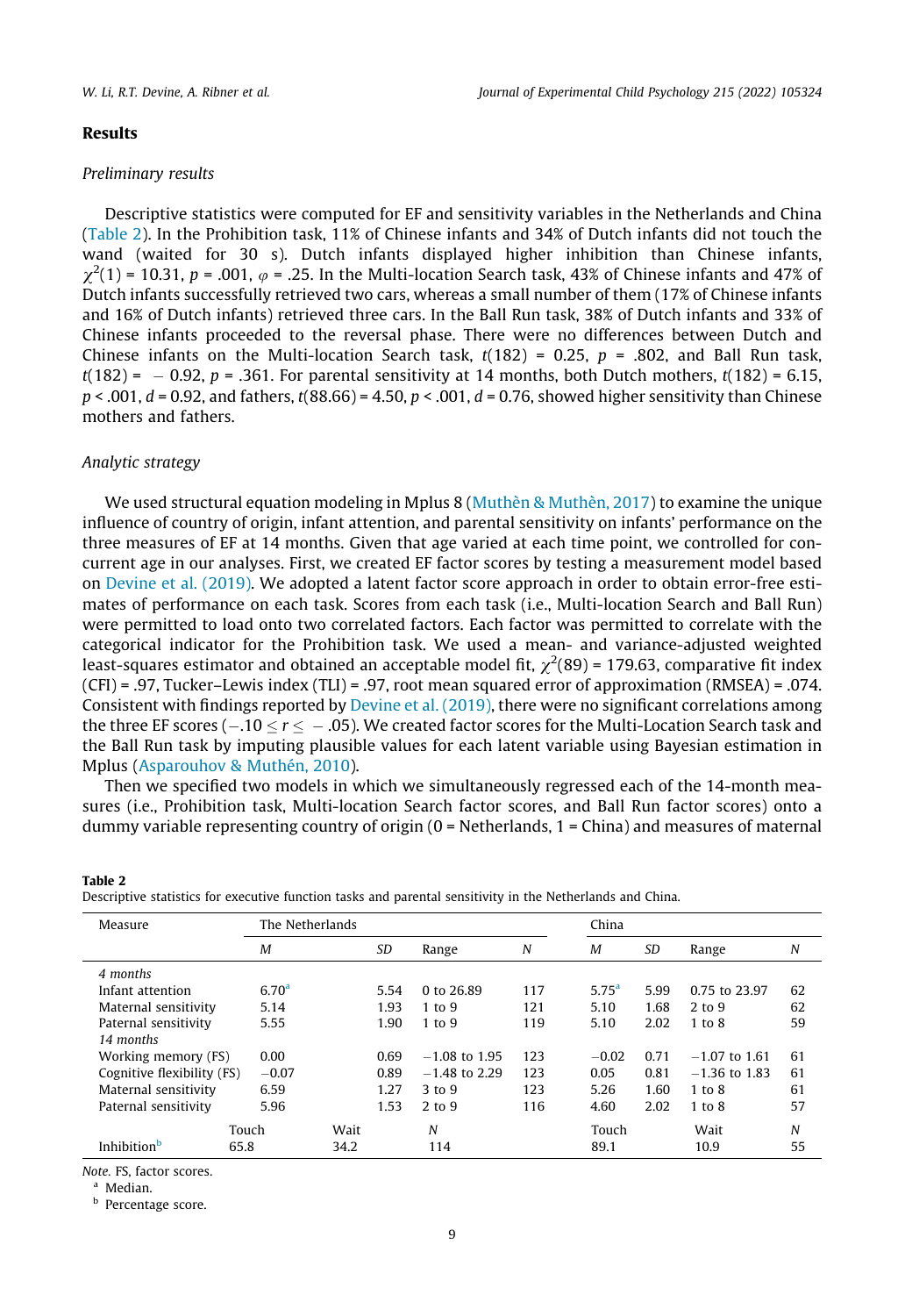and paternal sensitivity at 4 months (Model 1) and 14 months (Model 2). To examine relations between attention and EF, we regressed each of the 14-month measures onto a dummy variable measuring attention at 4 months  $(0 =$  below median looking time,  $1 =$  above median looking time). We controlled for potential confounds by regressing each of the 14-month measures onto family SES, infant age in 14 months, and infant biological sex  $(0 = \text{girl}, 1 = \text{boy})$ . We allowed each of the 14month EF variables to covary in the model. We also permitted each of the predictor variables to covary. Given the categorical nature of one outcome variable (i.e., Prohibition), we used a mean- and variance-adjusted weighted least-squares estimator (WLSMV) and all cases with available data. The main variables had missing values on attention (4% missing), maternal sensitivity (4 months [4 M] and 14 months [14 M]; 2% missing), paternal sensitivity (4 M: 5% missing; 14 M: 8% missing), inhibition (10% missing), working memory (3% missing), and cognitive flexibility (6% missing). [Little's \(1988\)](#page-17-0) MCAR (missing completely at random) test ([Little, 1988](#page-17-0)) was not significant,  $\chi^2(37)$  = 36.05, p = .513. Missing values were estimated in Mplus using a mean- and variance-adjusted weighted least-squares estimator ([Asparouhov & Muthén, 2010\)](#page-16-0).

#### Predictors of EF at 14 months

Correlations for main variables are displayed in [Table 3](#page-11-0). Model 1 (longitudinal model) was justidentified, meaning that there were 0 degrees of freedom (i.e., there was an equal number of model parameters and variances/covariances in the sample matrix) [\(Brown, 2015](#page-16-0)). Although model fit indices cannot be estimated for just-identified models, parameter estimates can still be calculated and interpreted [\(Brown, 2015](#page-16-0)). A summary of each of the key regression paths is included in [Table 3](#page-11-0). The model accounted for 16% of the variance in inhibition, 4.2% of the variance in working memory, and 5.7% of the variance in cognitive flexibility. Four features of this model deserve note. First, there were no unique associations among any of the EF outcome measures (inhibition and working memory: standardized estimate =  $-.13$ ,  $SE = .10$ ,  $p = .20$ ; inhibition and cognitive flexibility: standardized estimate =  $-0.01$ , SE = .12, p = .93; working memory and cognitive flexibility: standardized estimate =  $-$ .04, SE = .07, p = .59). Second, there were cross-cultural differences in performance on inhibition, whereby Dutch infants performed better on average than Chinese infants. These differences held when controlling for covariates (i.e., family SES, infant age, and infant biological sex). There were no other cross-cultural differences in performance on EF tasks at 14 months. Third, there were no unique longitudinal associations between either maternal sensitivity or paternal sensitivity at 4 months and performance on any of the EF tasks at 14 months. Fourth, infant attention at 4 months was negatively associated with working memory at 14 months. Infants with longer looking times (who have difficulty in disengaging and/or worse information processing) performed worse on working memory 10 months later than infants with short looking times.

In Model 2, we examined the concurrent associations between parental sensitivity and EF at 14 months ([Table 4](#page-12-0)). The model was identical to Model 1 but included measures of paternal and maternal sensitivity at 14 months instead of 4 months. The model was just-identified with 0 degrees of freedom. The model accounted for 18.9% of the variance in inhibition, 7.8% of the variance in working memory, and 4.7% of the variance in cognitive flexibility. There was a significant but weak unique association between maternal sensitivity and inhibition performance at 14 months such that infants of mothers with high levels of sensitivity were more likely than their peers to wait. There was a modest but nonsignificant association between paternal sensitivity and infants' performance on working memory. There were no other significant links between parental sensitivity and performance on the EF tasks at 14 months.

#### Moderating effects of country

To examine the consistency of the longitudinal relations between parental sensitivity and infants' EF across countries, we extended Model 1 by adding a multiplicative interaction term between country and paternal sensitivity at 4 months and between country and maternal sensitivity at 4 months (Model 3). To investigate the potential moderating effect of country on the concurrent relations between 14-month parental sensitivity and EF, we extended Model 2 by adding a multiplicative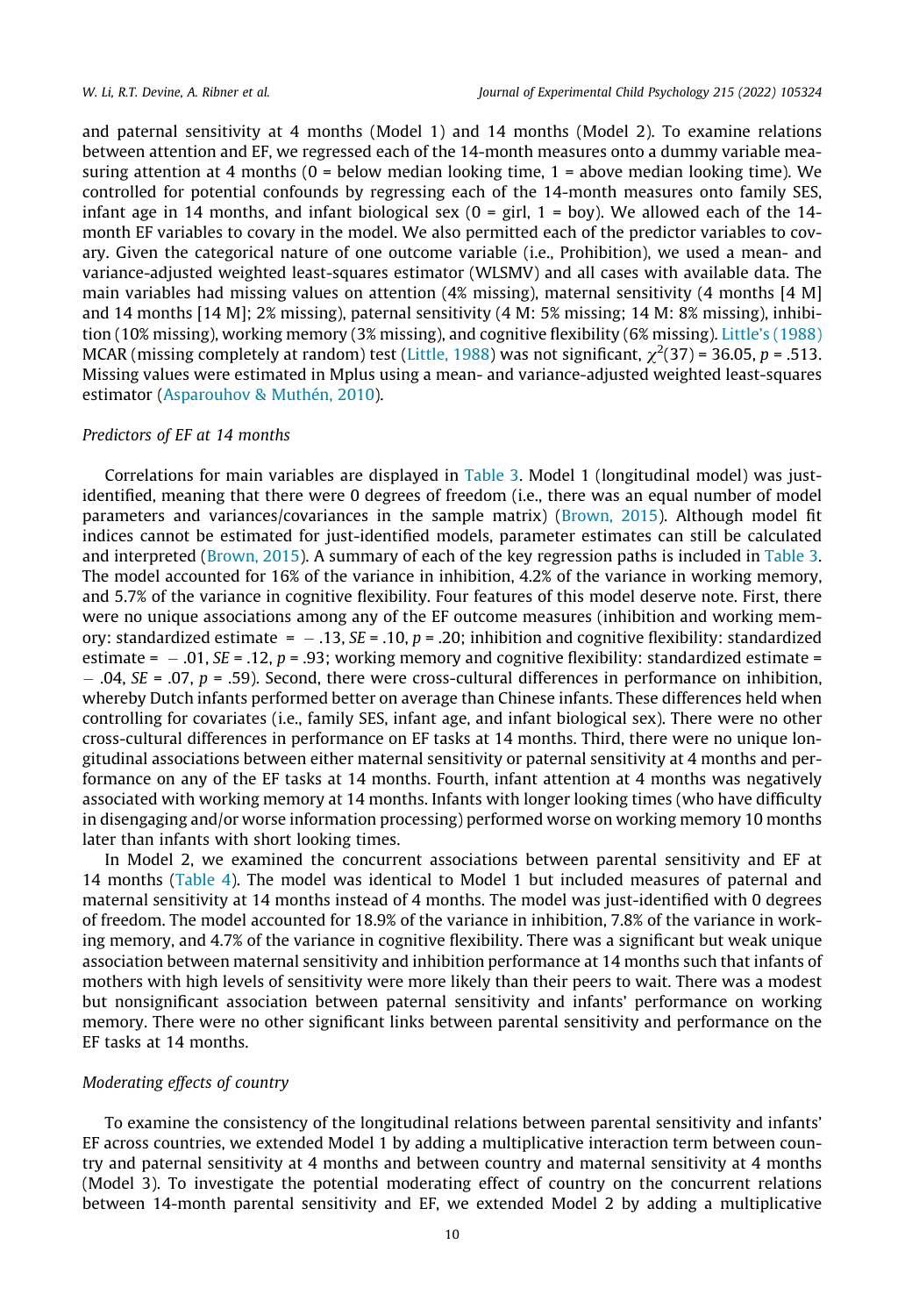#### <span id="page-11-0"></span>Table 3

Correlations for pooled data and for Dutch and Chinese samples.

|                                |                             | $\mathbf{1}$ | $\overline{2}$ | 3                     | $\overline{4}$ | 5                    | 6      | $\overline{7}$ | 8      | 9      | 10     | 11     |
|--------------------------------|-----------------------------|--------------|----------------|-----------------------|----------------|----------------------|--------|----------------|--------|--------|--------|--------|
|                                | Pooled data                 |              |                |                       |                |                      |        |                |        |        |        |        |
| $\mathbf{1}$                   | M. Sens 4                   |              |                |                       |                |                      |        |                |        |        |        |        |
| $\overline{2}$                 | F. Sens 4                   | $.16*$       |                |                       |                |                      |        |                |        |        |        |        |
| 3                              | M. Sens 14                  | .23          | $-.01$         |                       |                |                      |        |                |        |        |        |        |
| $\overline{4}$                 | F. Sens 14                  | $-.01$       | .22            | $.18*$                |                |                      |        |                |        |        |        |        |
| 5                              | Country                     | $-.01$       | $-.11$         | $-.42$ <sup>***</sup> | $-.36$         |                      |        |                |        |        |        |        |
| 6                              | Biological sex              | $-.15*$      | $-.04$         | $-.12$                | .02            | .07                  |        |                |        |        |        |        |
| $\overline{7}$                 | Age at 14                   | .01          | $-.06$         | $-.13$                | $-.11$         | .36                  | .05    |                |        |        |        |        |
| 8                              | <b>SES</b>                  | .22          | $.16*$         | .13                   | $.27$ ***      | $-.17*$              | $-.04$ | .02            |        |        |        |        |
| 9                              | Attn. 4                     | .09          | .06            | .12                   | .02            | $-.07$               | $-.12$ | .06            | .13    |        |        |        |
| 10                             | Inb. 14                     | .08          | .08            | $.32$ ***             | .08            | $-36$ <sup>***</sup> | $-.17$ | $-.12$         | .06    | .00    |        |        |
| 11                             | <b>WM 14</b>                | .05          | .11            | .11                   | .18            | $-.02$               | .03    | $-.09$         | $-.01$ | $-.15$ | $-.10$ |        |
| 12                             | <b>CF 14</b>                | $-.05$       | $-.07$         | $-.04$                | $-.04$         | .07                  | .08    | .11            | $.16*$ | $-.01$ | $-.05$ | $-.05$ |
|                                | Netherlands                 |              |                |                       |                |                      |        |                |        |        |        |        |
| $\mathbf{1}$                   | M. Sens 4                   |              |                |                       |                |                      |        |                |        |        |        |        |
| 2                              | F. Sens 4                   | $.20*$       |                |                       |                |                      |        |                |        |        |        |        |
| 3                              | M. Sens 14                  | .25          | $-.19*$        |                       |                |                      |        |                |        |        |        |        |
| $\overline{4}$                 | F. Sens 14                  | .00          | .16            | $-.08$                |                |                      |        |                |        |        |        |        |
| 5                              | Country                     | $\mathbf x$  | x              | X                     | X              |                      |        |                |        |        |        |        |
| 6                              | Biological sex              | $-.19*$      | $-.11$         | $-.19*$               | .05            | x                    |        |                |        |        |        |        |
| $\overline{7}$                 | Age at 14                   | .02          | .11            | $-.06$                | $-.06$         | x                    | $-.06$ |                |        |        |        |        |
| 8                              | <b>SES</b>                  | .25          | .15            | .00                   | $.22*$         | x                    | $-.01$ | .04            |        |        |        |        |
| 9                              | Attn. 4                     | .11          | $-.05$         | $-.05$                | $-.17$         | X                    | $-.18$ | .14            | .10    |        |        |        |
| 10                             | Inb. 14                     | .09          | .03            | $.24*$                | $-.10$         | X                    | $-.09$ | .07            | $-.00$ | $-.07$ |        |        |
| 11<br>12                       | <b>WM14</b><br><b>CF 14</b> | .02          | .09            | .06                   | .18            | X                    | .14    | $-.14$         | .02    | $-.24$ | $-.12$ |        |
|                                | Table 3 continued           | $-.07$       | $-.04$         | $-.05$                | $-.01$         | X                    | .06    | .03            | .16    | $-.05$ | $-.04$ | .02    |
|                                |                             | $\mathbf{1}$ | $\overline{2}$ | 3                     | 4              | 5                    | 6      | $\overline{7}$ | 8      | 9      | 10     | 11     |
|                                | China                       |              |                |                       |                |                      |        |                |        |        |        |        |
|                                | M. Sens 4                   |              |                |                       |                |                      |        |                |        |        |        |        |
| $\mathbf{1}$<br>$\overline{2}$ | F. Sens 4                   | .08          |                |                       |                |                      |        |                |        |        |        |        |
| 3                              |                             | .23          | .14            |                       |                |                      |        |                |        |        |        |        |
| $\overline{4}$                 | M. Sens 14<br>F. Sens 14    | $-.10$       | .21            | .20                   |                |                      |        |                |        |        |        |        |
| 5                              | Country                     | X            | X              | X                     | X              |                      |        |                |        |        |        |        |
| 6                              | <b>Biological</b> sex       | $-.08$       | .11            | .03                   | .06            | x                    |        |                |        |        |        |        |
| $\overline{7}$                 | Age at 14                   | .02          | $-.14$         | .08                   | .05            | x                    | .10    |                |        |        |        |        |
| 8                              | <b>SES</b>                  | .15          | .14            | .16                   | .12            | X                    | $-.05$ | .19            |        |        |        |        |
| 9                              | Attn. 4                     | .04          | .24            | .21                   | .18            | X                    | .01    | .06            | .16    |        |        |        |
| 10                             | Inb. 14                     | $-.09$       | .06            | $-.08$                | .12            | X                    | $-.15$ | $-.09$         | .02    | .15    |        |        |
| 11                             | <b>WM 14</b>                | .12          | .14            | .23                   | .23            | x                    | $-.21$ | $-.05$         | $-.08$ | .05    | .02    |        |
| 12                             | CF 14                       | .00          | $-.13$         | .07                   | .00            | x                    | .11    | .16            | .21    | .11    | .04    | $-.23$ |
|                                |                             |              |                |                       |                |                      |        |                |        |        |        |        |

Note. Correlations between categorical variables are tetrachoric. 4, 4 months; 14, 14 months; M. Sens, mother sensitivity; F. Sens, father sensitivity; SES, socioeconomic status; Attn., visual attention; Inb., inhibition; WM, working memory; CF, cognitive flexibility.

 $\sum_{n=1}^{n} p < 0.05$ .

\*\*  $p < .01$ .

 $p < .001$ .

interaction term between country and 14-month maternal sensitivity and between country and 14 month paternal sensitivity (Model 4). In both models, we mean-centered the measures of maternal and paternal sensitivity prior to creating the multiplicative interaction terms ([Hayes, 2018\)](#page-17-0). Both Model 3 and Model 4 were just-identified. [Table 5](#page-13-0) shows the unstandardized and standardized path estimates for the interaction terms in each model. Together, these results demonstrate that country did not significantly moderate the association between 4-month parental sensitivity and 14-month EF or between 14-month parental sensitivity and 14-month EF.

We performed a post hoc power analysis using Monte Carlo simulation in Mplus 8. Using 10,000 replications, we tested whether a sample size of 187 was sufficient to detect a small-to-medium effect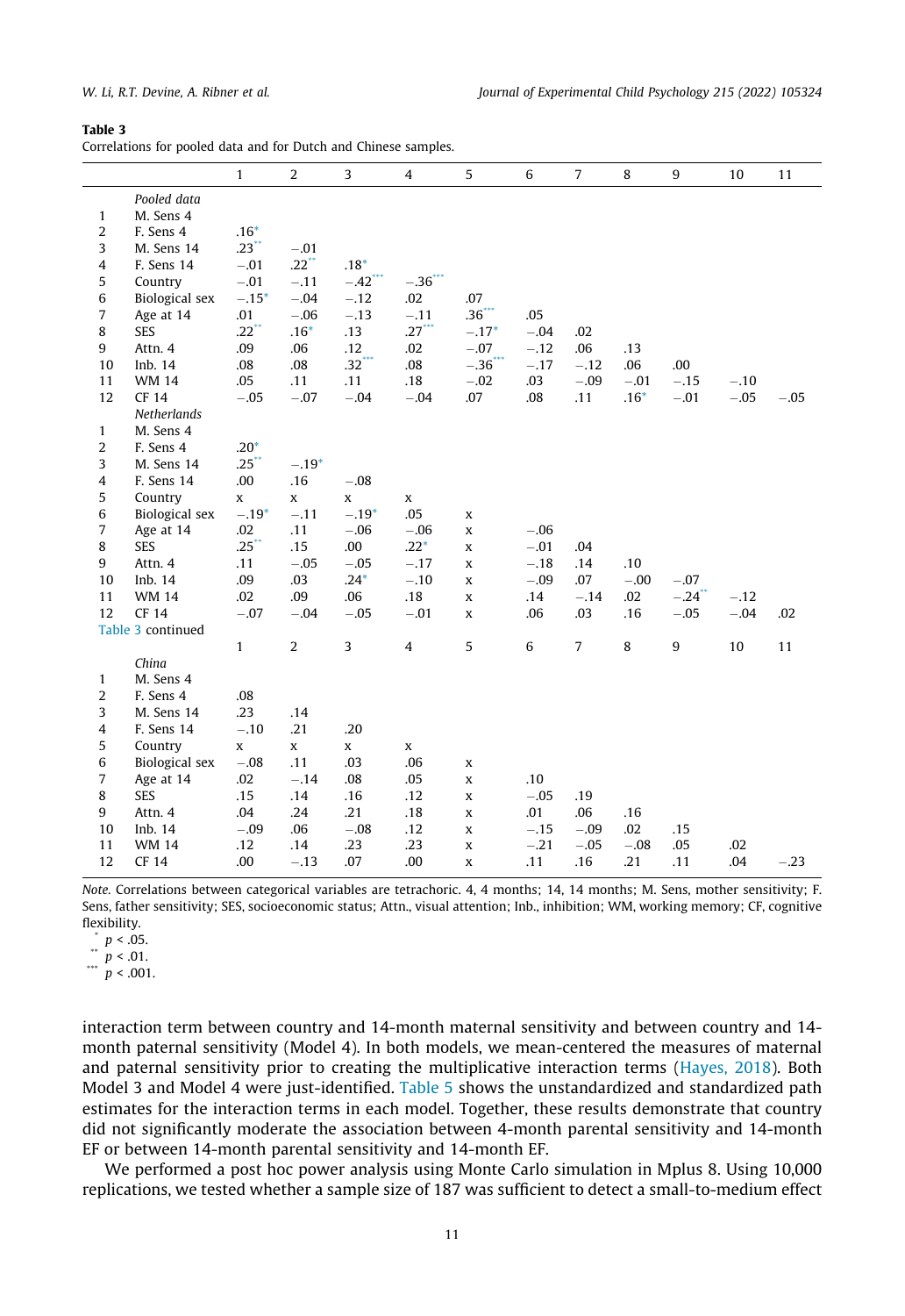#### <span id="page-12-0"></span>Table 4

WLSMV estimator unstandardized and standardized estimates for Model 1 and Model 2.

|                                   | Inhibition |           |         |          | Working memory |           | Cognitive flexibility |           |                 |
|-----------------------------------|------------|-----------|---------|----------|----------------|-----------|-----------------------|-----------|-----------------|
|                                   | B          | <b>SE</b> | β       | B        | SE             | $\beta$   | B                     | <b>SE</b> | β               |
| Model 1: Longitudinal             |            |           |         |          |                |           |                       |           |                 |
| Maternal sensitivity at 4 months  | 0.029      | 0.053     | .05     | 0.020    | 0.030          | .05       | $-0.033$              | 0.031     | $-.07$          |
| Paternal sensitivity at 4 months  | 0.015      | 0.049     | .03     | 0.040    | 0.032          | .11       | $-0.036$              | 0.033     | $-.08$          |
| Family socioeconomic status       | $-0.030$   | 0.134     | $-.02$  | $-0.011$ | 0.084          | $-.01$    | 0.242                 | 0.094     | $.20^{\degree}$ |
| Infant attention at 4 months      | $-0.092$   | 0.211     | $-.05$  | $-0.216$ | 0.109          | $-.15*$   | $-0.024$              | 0.129     | $-.01$          |
| Country                           | $-0.767$   | 0.243     | $-.36$  | 0.012    | 0.130          | .008      | 0.109                 | 0.147     | .06             |
| Infant biological sex             | $-0.292$   | 0.197     | $-.15$  | 0.038    | 0.107          | .03       | 0.108                 | 0.124     | .06             |
| Infant age at 14 months           | 0.023      | 0.112     | .02     | $-0.067$ | 0.056          | $-.08$    | 0.077                 | 0.080     | .08             |
| Model 2: Concurrent               |            |           |         |          |                |           |                       |           |                 |
| Maternal sensitivity at 14 months | 0.129      | 0.063     | $.20*$  | 0.070    | 0.042          | .14       | $-0.007$              | 0.047     | $-.01$          |
| Paternal sensitivity at 14 months | $-0.029$   | 0.069     | $-.05$  | 0.080    | 0.043          | $.20^{+}$ | $-0.024$              | 0.038     | $-.05$          |
| Family socioeconomic status       | $-0.006$   | 0.134     | $-.004$ | $-0.036$ | 0.084          | $-.03$    | 0.223                 | 0.093     | $.18*$          |
| Infant attention at 4 months      | $-0.117$   | 0.215     | $-.06$  | $-0.215$ | 0.107          | $-.15*$   | $-0.035$              | 0.130     | $-.02$          |
| Country                           | $-0.637$   | 0.269     | $-.30*$ | 0.195    | 0.150          | .13       | 0.073                 | 0.167     | .04             |
| Infant biological sex             | $-0.270$   | 0.197     | $-.14$  | 0.028    | 0.106          | .02       | 0.132                 | 0.124     | .08             |
| Infant age at 14 months           | $-0.018$   | 0.113     | .02     | $-0.074$ | 0.051          | $-.08$    | 0.082                 | 0.082     | .08             |

Note. WLSMV, mean- and variance-adjusted weighted least squares, Country: the Netherlands = 0, China = 1. Biological sex:  $girl = 0$ , boy = 1.

 $^{\circ}$   $p$  < .10.

 $\sum_{n=1}^{\infty} p < .05$ .

 $p < .01$ .

(i.e.,  $R^2$  = .05) in the regression paths representing the relations between parental sensitivity and each measure of EF. The sample of 187 provided adequate coverage  $(>0.937)$  for each parameter of interest) and sufficient power  $($  >.957 for each parameter of interest) to detect small-to-medium unique effects. Note that we also conducted the analyses using raw scores from each EF task and obtained the same overall pattern of results (see online supplementary material).

#### Discussion

The current study included both infant (attention at 4 months) and caregiving (maternal and paternal sensitivity at both 4 and 14 months) factors in the prediction of infant EF task performance at 14 months in the Netherlands and China. Our findings showed that (a) infant attention at 4 months is negatively associated with working memory at 14 months, (b) maternal sensitivity at 14 months is positively associated with infant inhibition concurrently, and (c) there are no country differences in the prediction of infant EF at 14 months. We now consider each of our findings in more detail.

First, in line with our expectation, more effective infant attention at 4 months was related to higher levels of working memory (one aspect of EF) at 14 months. This result extended prior work on early infant predictors of EF in both Dutch and Chinese samples ([Cuevas & Bell, 2014\)](#page-16-0) and replicated a very recent study using the same measures in the same age group in British families showing that infant attention at 4 months was associated with working memory but not with inhibition and cognitive flexibility at 14 months ([Devine et al., 2019\)](#page-16-0). The development of infant attention starts with the orienting system, which is vital for infants to engage with novel stimuli. Later, the development of the anterior attention system facilitates infants' ability to select and focus on the stimuli, as well as the later ability of shifting between objects [\(Garon et al., 2008; Hendry et al., 2016](#page-17-0)). With those emerging systems of attention, infants are able to process information from their surroundings [\(Garon et al.,](#page-17-0) [2014\)](#page-17-0). Infants with more efficient attention (shorter looking time) are more likely to demonstrate recognition memory, which may lay an important foundation to any goal-directed (cognitive demand) tasks ([Colombo et al., 1988](#page-16-0)). Another explanation is that because infant looking time is related to later general intelligence [\(Kavšek, 2004\)](#page-17-0), infant attention may be a general indicator of cognitive performance.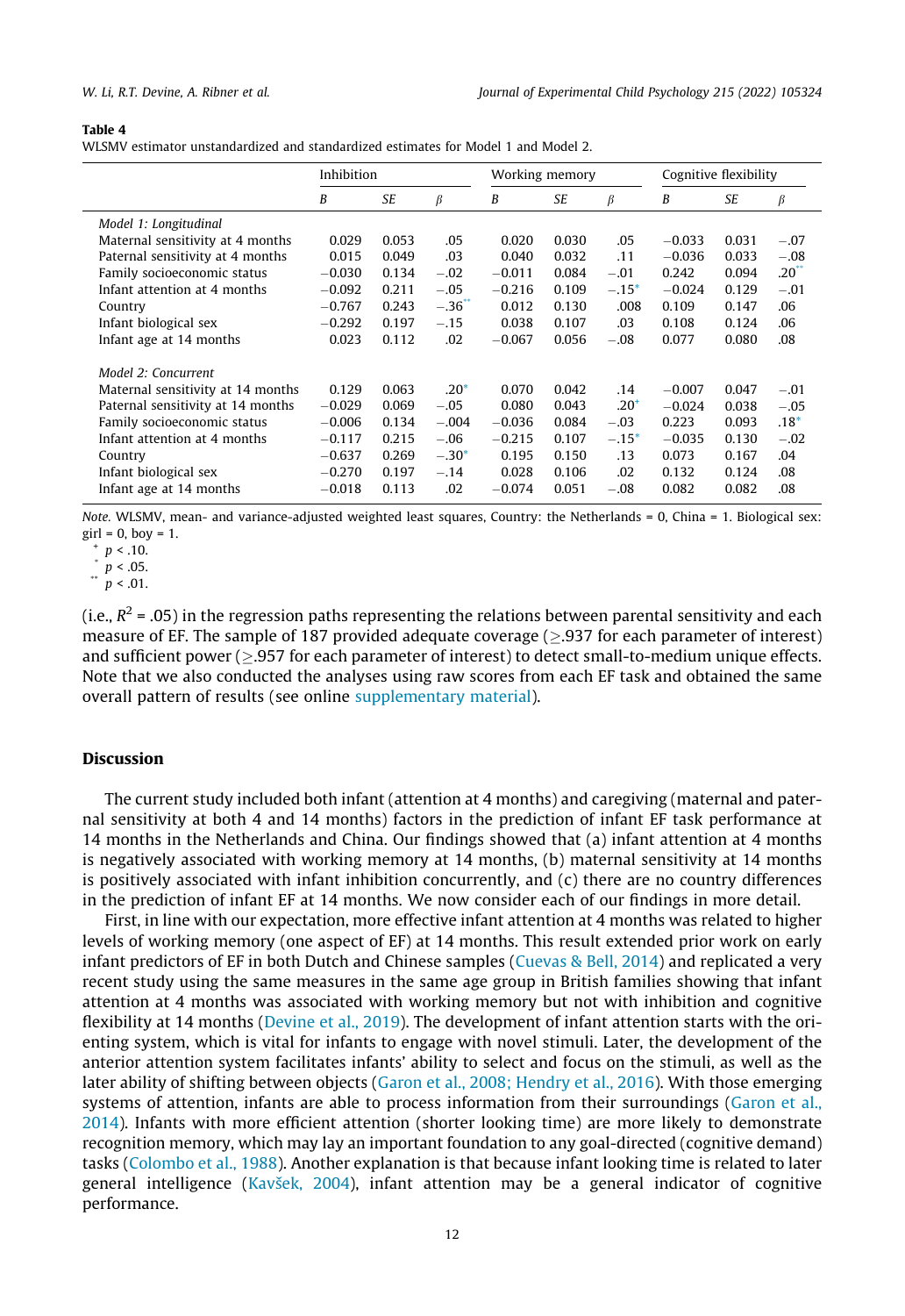#### <span id="page-13-0"></span>Table 5

WLSMV unstandardized and standardized estimates for Model 3 and Model 4.

|                                                    | Inhibition |       |                     | Working memory |       |         | Cognitive flexibility |       |        |
|----------------------------------------------------|------------|-------|---------------------|----------------|-------|---------|-----------------------|-------|--------|
|                                                    | B          | SE    | ß                   | B              | SE    | ß       | B                     | SE    | ß      |
| Model 3: Longitudinal                              |            |       |                     |                |       |         |                       |       |        |
| Maternal sensitivity at 4 months (centered)        | 0.065      | 0.074 | .12                 | 0.008          | 0.036 | .02     | $-0.044$              | 0.039 | $-.09$ |
| Paternal sensitivity at 4 months (centered)        | $-0.003$   | 0.082 | $-.01$              | 0.034          | 0.041 | .09     | $-0.021$              | 0.044 | $-.05$ |
| Family socioeconomic status                        | $-0.034$   | 0.134 | $-.02$              | $-0.009$       | 0.084 | $-.01$  | 0.243                 | 0.094 | .20    |
| Infant attention at 4 months                       | $-0.110$   | 0.210 | $-.06$              | $-0.220$       | 0.113 | $-.15*$ | $-0.011$              | 0.134 | $-.01$ |
| Country                                            | $-0.771$   | 0.245 | $-.36$              | 0.014          | 0.130 | .01     | 0.109                 | 0.148 | .06    |
| Infant biological sex                              | $-0.294$   | 0.208 | $-.15$              | 0.031          | 0.107 | .02     | 0.114                 | 0.128 | .07    |
| Infant age at 14 months                            | 0.030      | 0.101 | .03                 | $-0.064$       | 0.058 | $-.07$  | 0.071                 | 0.080 | .07    |
| Country $\times$ Maternal Sensitivity at 4 months  | $-0.122$   | 0.169 | $-.12$              | 0.017          | 0.075 | .06     | $-0.038$              | 0.080 | .04    |
| Country $\times$ Paternal Sensitivity at 4 months  | 0.043      | 0.152 | .05                 | 0.043          | 0.079 | .03     | $-0.034$              | 0.090 | $-.05$ |
| Model 4: Concurrent                                |            |       |                     |                |       |         |                       |       |        |
| Maternal sensitivity at 14 months (centered)       | 0.251      | 0.085 | $.38$ $\cdots$      | 0.045          | 0.057 | .09     | $-0.030$              | 0.072 | $-.05$ |
| Paternal sensitivity at 14 months (centered)       | $-0.120$   | 0.127 | $-.22$              | 0.081          | 0.056 | .20     | $-0.034$              | 0.055 | $-.07$ |
| Family socioeconomic status                        | 0.032      | 0.127 | .02                 | $-0.039$       | 0.083 | $-.02$  | 0.224                 | 0.093 | $.18*$ |
| Infant attention at 4 months                       | $-0.143$   | 0.205 | $-.07$              | $-0.220$       | 0.104 | $-15*$  | $-0.045$              | 0.131 | $-.03$ |
| Country                                            | $-0.673$   | 0.272 | $-.32*$             | 0.209          | 0.155 | .13     | 0.090                 | 0.164 | .05    |
| Infant biological sex                              | $-0.227$   | 0.196 | $-.11$              | 0.018          | 0.107 | .01     | 0.123                 | 0.127 | .07    |
| Infant age at 14 months                            | 0.021      | 0.116 | .02                 | $-0.076$       | 0.050 | $-.09$  | 0.079                 | 0.083 | .08    |
| Country $\times$ Maternal Sensitivity at 14 months | $-0.320$   | 0.176 | $-.32$ <sup>+</sup> | 0.060          | 0.091 | .08     | 0.049                 | 0.113 | .06    |
| Country $\times$ Paternal Sensitivity at 14 months | 0.228      | 0.237 | .28                 | $-0.007$       | 0.087 | $-.01$  | 0.016                 | 0.078 | .02    |

Note. WLSMV, mean- and variance-adjusted weighted least squares, Country: the Netherlands <sup>=</sup> 0, China <sup>=</sup> 1. Biological sex: girl <sup>=</sup> 0, boy <sup>=</sup> 1.

 $\overline{\omega}$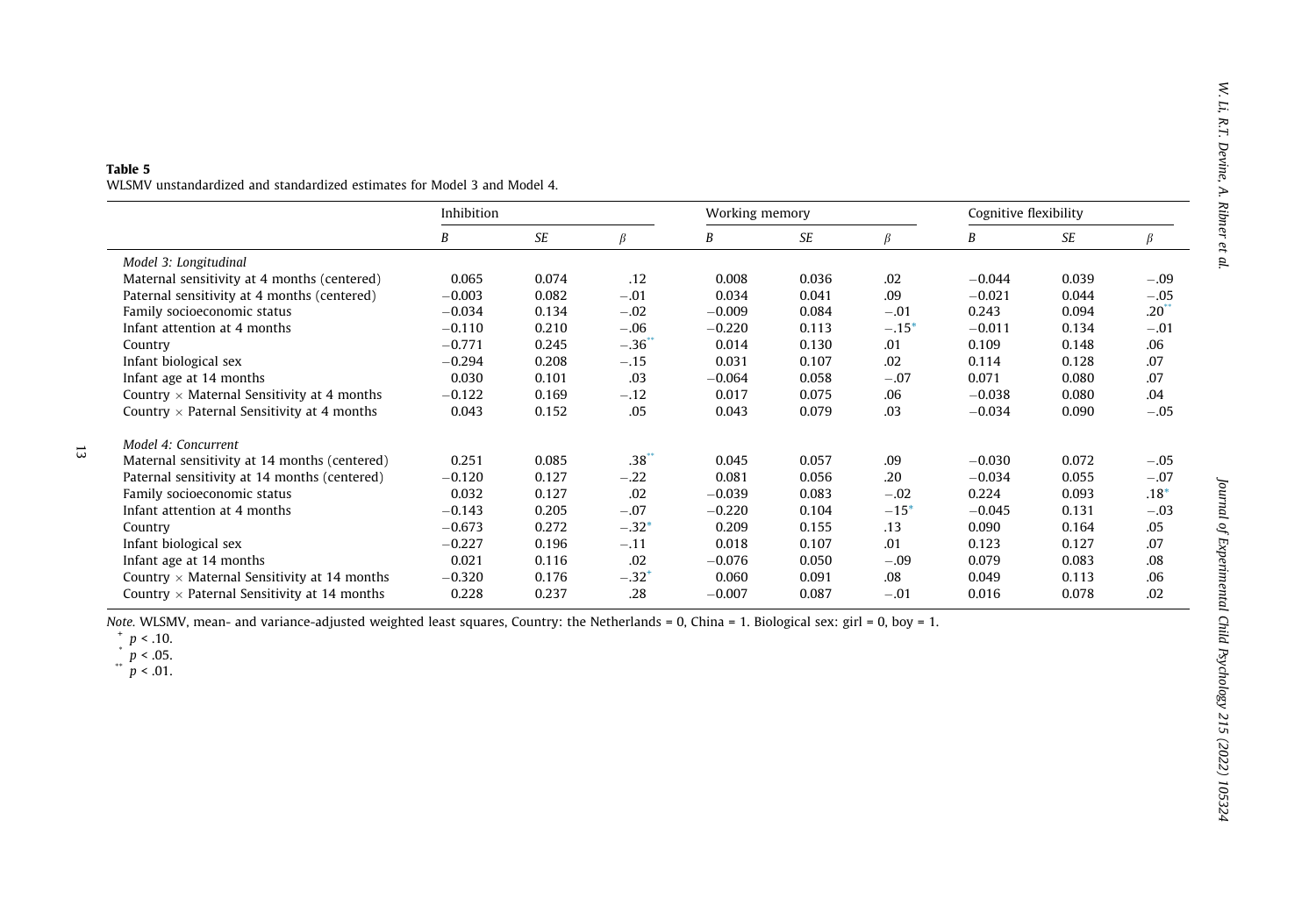Second, maternal sensitivity at 14 months was associated with infant inhibition at 14 months; however, the relations between paternal sensitivity and all EF outcomes were not significant. The result for mothers supports studies indicating a positive relation between maternal sensitivity and infant EF (e.g., [Blair et al., 2011; Mills-Koonce et al., 2015\)](#page-16-0). The father result was in line with some previous studies indicating that the predictive effect of father–infant attachment security on paternal sensitivity and infant outcomes was weaker than mother–infant attachment security on maternal sensitivity and infant outcomes ([Aviezer, Resnick, Sagi, & Gini, 2002; Steele, Steele, Croft, & Fonagy, 1999](#page-16-0)). However, it is not clear why maternal sensitivity was associated with one aspect of EF (inhibition) specifically, whereas paternal sensitivity was not. In the current study, parental sensitivity was measured by the Ainsworth Sensitivity Scales during free play, which broadly examines parental responses to all infant signals in all manners of play and does not distinguish between subtypes or situations. More studies are needed to investigate the relation between different types of sensitivity and infant EF development. It may be that sensitivity in more cognitively stimulating contexts is more relevant for EF development than sensitivity in a caregiving situation, for example, sensitivity in free play. In general, sensitive parents are better at noticing infants' signals and providing appropriate emotional and verbal support. Showing empathy, engagement, and response in both failure and success may give infants a sense of security and facilitate their persistence and focused attention; thus, children may be better able to increase both their concentration and their exploration ([Mills-Koonce et al., 2015](#page-17-0)). Those concentrated and exploratory behaviors are demonstrated to be important for cognitive demand tasks.

Third, both maternal sensitivity and paternal sensitivity at 4 months were not significantly related to three EF abilities at 14 months in our study. This result is partly consistent with the work by [Towe-](#page-18-0)[Goodman et al. \(2014\)](#page-18-0) suggesting that paternal sensitivity during late infancy and beyond is more salient for EF development than during early infancy. During early infancy, caregiving activities occupy most of parents' time. The interaction between parent and infant such as playful and exploratory interactions during the second year of life may be more meaningful for EF development ([Lamb,](#page-17-0) [1997\)](#page-17-0). It is important to note that our findings indicate that there are only concurrent, but not longitudinal (developmental) links between parental sensitivity and EF. This suggests that the association might be infant driven in that parents might exhibit greater sensitivity when playing with infants who show higher levels of inhibition or working memory.

Fourth, contrary to our hypothesis, neither maternal nor paternal sensitivity generally predicted cognitive flexibility at 14 months. An explanation may be the sensitivity of measurement. Compared with free play, a problem-solving situation may evoke more cognitive stimulation strategies (e.g., autonomy support) structuring from parents. Parental autonomy support, one of the cognitive stimulation strategies, may be more effective in fostering infant EF abilities if this is done sensitively (e.g., [Valcan, et al., 2018\)](#page-18-0). One study assessing infants aged 12 to 15 months showed that maternal autonomy support during problem-solving tasks instead of general sensitivity was the strongest factor to EF at 26 months ([Bernier et al., 2010](#page-16-0)). Sensitive cognitive stimulation during a problem-solving situation may be a more sensitive predictor of infant cognitive flexibility. Multiple parenting constructs (e.g., autonomy support) in multiple situations in relation to EF abilities are needed to be included in further studies (e.g., [Hughes & Devine, 2019](#page-17-0)).

Last, Dutch parents showed higher sensitivity on average than Chinese parents. Chinese parents may still be influenced by the tradition of controlling parenting (e.g.,  $Ng$  et al., 2013). In addition, Dutch infants showed higher inhibition on average than Chinese infants. This result contradicts other studies in the level of EF between Chinese and Western children ([Sabbagh et al., 2006; Wang et al.,](#page-17-0) [2016\)](#page-17-0). Those country comparisons, however, have focused on children older than 3 years. Participants in the current study were 14 months old. Normally, children at 3 years go to kindergarten or day care in both countries. Compared with more freestyle Dutch kindergartens or schools, Chinese kindergartens are more rule directed, group based, and school achievement related, which may more strongly stimulate child EF ([Zhu & Zhang, 2008](#page-18-0)). Culturally unique expectations of Chinese parents and teachers stressing the importance of self-control in daily life, and intensive trainings for memorizing Chinese characters in kindergarten and school, may result in the early maturity in EF among Chinese children (e.g., [Tobin, Hsueh, & Karasawa, 2009](#page-18-0)). Although there were mean-level differences in sensitivity and inhibition between the Netherlands and China, no interaction effects between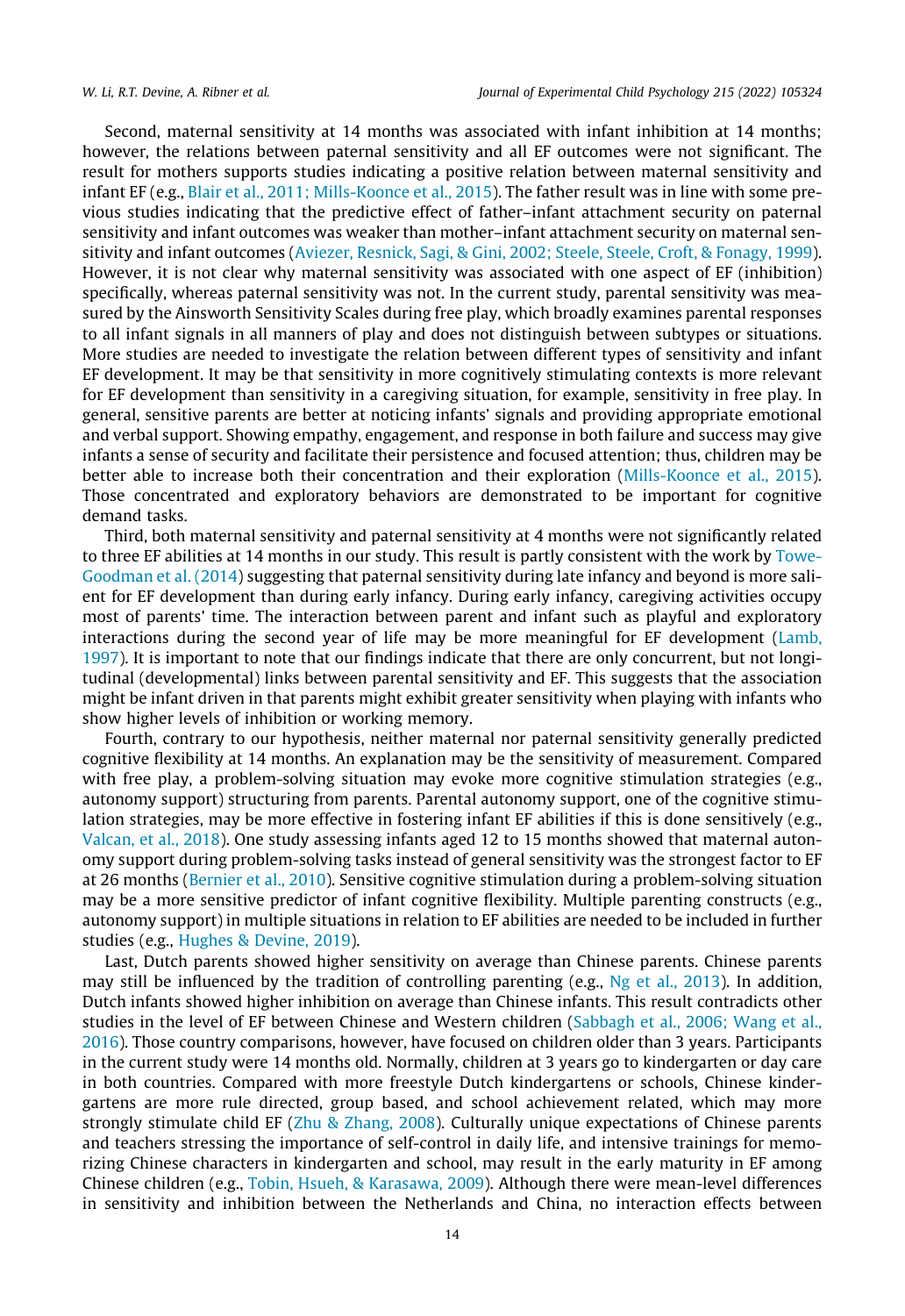country and any of the predictors (attention at 4 months and maternal and paternal sensitivity at 4 and 14 months) were found in relation to three EF outcomes (working memory, cognitive flexibility, and inhibition). In other words—and consistent with our prediction—the relations between all predictors and outcomes were similar in the two countries. This finding is in line with a systematic literature review by [Mesman, van IJzendoorn, and Bakermans-Kranenburg \(2012\),](#page-17-0) who suggested that although mean-level sensitivity can be different between ethnic groups, the association between sensitivity and child outcomes during early childhood is similar across ethnicities.

The current study addressed several limitations of previous research by considering both infant and caregiving factors in relation to individual differences in EF during the first 2 years of life and by including maternal and paternal sensitivity during early and later infancy. The cross-country design in the Netherlands and China provided an opportunity to investigate the similarity and difference in the precursors of early childhood EF in a Western country and an Eastern country. Despite these strengths, a few limitations should be noted. First, our sample included almost exclusively families from middle to high socioeconomic classes. Research has shown that parents from lower SES may suffer more stress, which in turn might influence both parental behaviors and infant EF development (e.g., [Mesman et al., 2012\)](#page-17-0). Future studies should include more diverse samples with families from low, middle, and higher socioeconomic backgrounds and from different ethnic backgrounds. Second, a commercially available toy was used to measure infants' attention. Prior exposure to this toy may have influenced infant attention. However, even though we did not systematically assess infants' familiarity with the toy, based on responses of parents during the task, we think it is unlikely that a substantial number of the infants were already familiar with this toy. Third, the infant age range was broad at each time point. Due to illness of infants and busy schedules of parents, some visits were scheduled earlier or later than originally planned. We controlled for concurrent age in our analyses and found that age did not contribute to the results. In addition, longitudinal studies across infancy to the preschool period are necessary to better understand the development of EF.

To our knowledge, this is the first study to examine infant, maternal, and paternal factors in relation to EF development during early childhood in both a Western and non-Western context. Overall, parent factors at 4 months were not related to infant EF abilities at 14 months, suggesting that individual differences in 14-month EF might not be stable enough to be reliably predicted from earlier patterns. Nevertheless, attention at 4 months and mothers' sensitivity at 14 months were significantly related to EF at the same time point. Future studies are needed to confirm our results and should include more diverse parenting behaviors. The absence of country differences in the relation between 4-month infant attention, parental sensitivity, and EF outcomes suggests that contributions of precursors on early EF abilities may be similar in Western and non-Western samples. Conducting crosscountry research including both Western and non-Western countries can contribute to reducing the research gap, with the majority of existing research in child EF being based on a so-called WEIRD (Western, educated, industrialized, rich, and democratic) cultural database [\(Henrich et al., 2010\)](#page-17-0). From a sociocultural and cognitive science perspective, investigating EF in different countries can help to identify the key factors of enhancing EF in different contexts as well as to test the universality assumptions of developmental processes (e.g., [Brady, Fryberg, & Shoda, 2018](#page-16-0)). Our findings extend the existing literature on early precursors and correlates of infant EF, emphasize the importance of combining infant and caregiving perspectives, and show both similarities and contrasts across mothers and fathers.

#### CRediT authorship contribution statement

Wei Li: Conceptualization, Investigation, Writing – original draft, Data curation, Resources, Visualization, Validation, Project administration. Rory T. Devine: Methodology, Formal analysis, Software, Resources, Validation. Andrew Ribner: Software, Resources, Validation. Rosanneke A.G. Emmen: Writing – review & editing, Validation, Supervision, Project administration. Mi-lan J. Woudstra: Investigation, Resources, Data curation, Validation, Project administration. Marjolein C. E. Branger: Investigation, Resources, Data curation, Validation, Project administration. Lamei Wang: Writing – review & editing, Supervision. Joost van Ginkel: Methodology. Lenneke R.A. Alink: Writing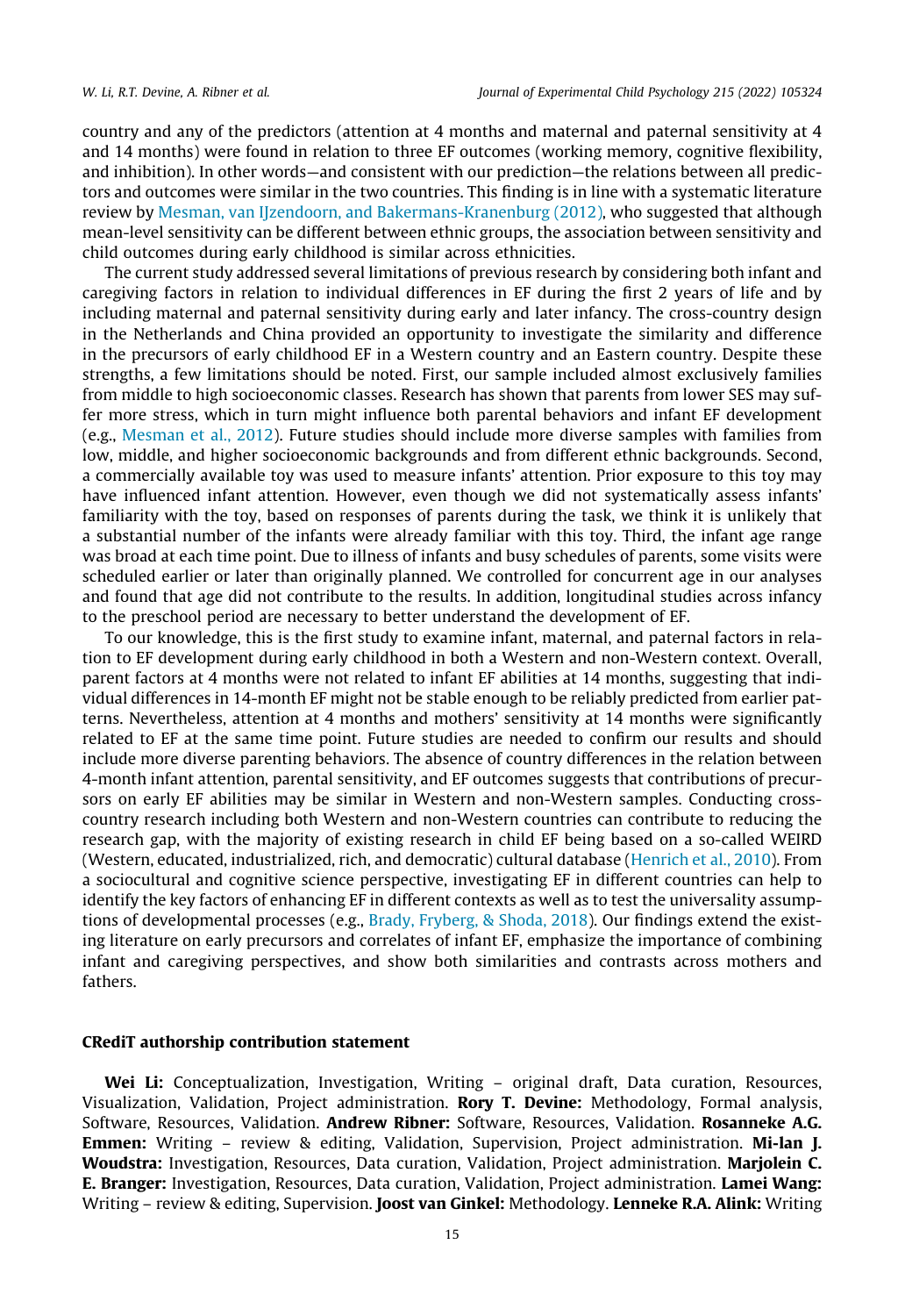<span id="page-16-0"></span>– review & editing, Supervision, Validation, Project administration. Judi Mesman: Writing – review & editing, Supervision, Validation, Project administration, Funding acquisition.

#### Acknowledgments

This work is part of the research program ''Origins of early individual differences in self-regulation: A multi-method study involving mothers, fathers and infants in the UK, the Netherlands and the US" with Project No. 464-13-141, which is partly financed by the Netherlands Organization for Scientific Research (NWO). Support from the China Scholarship Council (CSC) is gratefully acknowledged.

#### Appendix A. Supplementary data

Supplementary data to this article can be found online at [https://doi.org/10.1016/j.jecp.2021.](https://doi.org/10.1016/j.jecp.2021.105324) [105324](https://doi.org/10.1016/j.jecp.2021.105324).

#### References

- [Ainsworth, M. D. S., Bell, S. M., & Stayton, D. F. \(1974\). Infant–mother attachment and social development: Socialization as a](http://refhub.elsevier.com/S0022-0965(21)00242-3/h0005) [product of reciprocal responsiveness to signals. In M. P. M. Richards \(Ed.\),](http://refhub.elsevier.com/S0022-0965(21)00242-3/h0005) The integration of a child into a social world [\(pp. 99–135\). London: Cambridge University Press](http://refhub.elsevier.com/S0022-0965(21)00242-3/h0005).
- Asparouhov, T., & Muthén, B. (2010). Weighted least squares estimation with missing data. Retrieved November 16, 2021, from [https://pdf4pro.com/amp/view/weighted-least-squares-estimation-with-missing-data-5aa885.html.](https://pdf4pro.com/amp/view/weighted-least-squares-estimation-with-missing-data-5aa885.html)
- [Aviezer, O., Resnick, G., Sagi, A., & Gini, M. \(2002\). School competence in young adolescence: Links to early attachment](http://refhub.elsevier.com/S0022-0965(21)00242-3/h0015) [relationships beyond concurrent self-perceived competence and representations of relationships.](http://refhub.elsevier.com/S0022-0965(21)00242-3/h0015) International Journal of [Behavioral Development, 26](http://refhub.elsevier.com/S0022-0965(21)00242-3/h0015)(5), 397–409.
- [Bernier, A., Carlson, S. M., Deschênes, M., & Matte-Gagné, C. \(2012\). Social factors in the development of early executive](http://refhub.elsevier.com/S0022-0965(21)00242-3/h0020) [functioning: A closer look at the caregiving environment.](http://refhub.elsevier.com/S0022-0965(21)00242-3/h0020) Developmental Science, 15(1), 12–24.
- [Bernier, A., Carlson, S. M., & Whipple, N. \(2010\). From external regulation to self-regulation: Early parenting precursors of young](http://refhub.elsevier.com/S0022-0965(21)00242-3/h0025) [children's executive functioning.](http://refhub.elsevier.com/S0022-0965(21)00242-3/h0025) Child Development, 81(1), 326–339.
- [Best, J. R., Miller, P. H., & Naglieri, J. A. \(2011\). Relations between executive function and academic achievement from ages 5 to](http://refhub.elsevier.com/S0022-0965(21)00242-3/h0030) [17 in a large, representative national sample.](http://refhub.elsevier.com/S0022-0965(21)00242-3/h0030) Learning and Individual Differences, 21(4), 327–336.
- [Blair, C., Granger, D. A., Willoughby, M., Mills-Koonce, R., Cox, M., Greenberg, M. T., ... Fortunato, C. K. \(2011\). Salivary cortisol](http://refhub.elsevier.com/S0022-0965(21)00242-3/h0035) [mediates effects of poverty and parenting on executive functions in early childhood.](http://refhub.elsevier.com/S0022-0965(21)00242-3/h0035) Child Development, 82(6), 1970–1984. [Bornstein, M. H. \(2015\). Culture, parenting, and zero-to-threes.](http://refhub.elsevier.com/S0022-0965(21)00242-3/h0040) Zero to Three, 35(4), 2–9.
- Bowlby, J. (1969). Attachment and loss [\(Vol. 1\) Harmondsworth, UK: Penguin.](http://refhub.elsevier.com/S0022-0965(21)00242-3/h0045)
- Bowlby, J. (1982). Attachment and loss (Vol. 1 [\(2nd ed.\). New York: Basic Books.](http://refhub.elsevier.com/S0022-0965(21)00242-3/h0050)
- [Brady, L. M., Fryberg, S. A., & Shoda, Y. \(2018\). Expanding the interpretive power of psychological science by attending to culture.](http://refhub.elsevier.com/S0022-0965(21)00242-3/h0055) [Proceedings of the National Academy of Sciences of the United States of America, 115](http://refhub.elsevier.com/S0022-0965(21)00242-3/h0055)(45), 11406–11413.
- Brown, T. (2015). [Confirmatory factor analysis for applied research](http://refhub.elsevier.com/S0022-0965(21)00242-3/h0060) (2nd ed.). New York: Guilford.
- [Carlson, S. M., Mandell, D. J., & Williams, L. \(2004\). Executive function and theory of mind: Stability and prediction from ages 2](http://refhub.elsevier.com/S0022-0965(21)00242-3/h0070) to 3. [Developmental Psychology, 40](http://refhub.elsevier.com/S0022-0965(21)00242-3/h0070)(6), 1105–1122.
- Casstevens, R. M. (2007). [jHab: Java habituation software \(Version 1.0.2\) \[computer software\]](http://refhub.elsevier.com/S0022-0965(21)00242-3/h0075). Chevy Chase, MD: Author.
- Centraal Bureau voor de Statistiek. (2019). Welvaart in Nederland 2019: Inkomen van huishoudens. Retrieved November 24, 2020, from <https://longreads.cbs.nl/welvaartinnederland-2019/inkomen-van-huishoudens/>.
- Chan, J. (2015). [Cross-cultural differences in maternal sensitivity and child behavior among Chinese Canadian and European Canadian](http://refhub.elsevier.com/S0022-0965(21)00242-3/h0085) families [Unpublished doctoral dissertation. Toronto, Canada: York University](http://refhub.elsevier.com/S0022-0965(21)00242-3/h0085).
- Cheng, N., Lu, S., Archer, M., & Wang, Z. (2018). Quality of maternal parenting of 9-month-old infants predicts executive function performance at 2 and 3 years of age. Frontiers in Psychology, 8. [https://doi.org/10.3389/fpsyg.2017.02293.](https://doi.org/10.3389/fpsyg.2017.02293)
- [Colombo, J. \(2001\). The development of visual attention in infancy.](http://refhub.elsevier.com/S0022-0965(21)00242-3/h0095) Annual Review of Psychology, 52(1), 337–367.
- Colombo, J., Mitchell, D. W., & Horowitz, F. D. (1988). Infant visual attention in the paired-comparison paradigm: Test–retest and attention–performance relations. Child Development, 59(5), 1198. <https://doi.org/10.2307/1130483>.
- [Cuevas, K., & Bell, M. A. \(2014\). Infant attention and early childhood executive function.](http://refhub.elsevier.com/S0022-0965(21)00242-3/h0105) Child Development, 85(2), 397–404.
- [Dagan, O. r., & Sagi-Schwartz, A. \(2017\). Early attachment network with mother and father: An unsettled issue.](http://refhub.elsevier.com/S0022-0965(21)00242-3/h0110) Child [Development Perspectives, 12](http://refhub.elsevier.com/S0022-0965(21)00242-3/h0110)(2), 115–121.
- [Deans, C. L. \(2018\). Maternal sensitivity, its relationship with child outcomes, and interventions that address it: A systematic](http://refhub.elsevier.com/S0022-0965(21)00242-3/h0115) literature review. [Early Child Development and Care, 190](http://refhub.elsevier.com/S0022-0965(21)00242-3/h0115)(2), 252–275.
- [Devine, R. T., & Hughes, C. \(2014\). Relations between false belief understanding and executive function in early childhood: A](http://refhub.elsevier.com/S0022-0965(21)00242-3/h0125) meta-analysis. [Child Development, 85](http://refhub.elsevier.com/S0022-0965(21)00242-3/h0125), 1777–1794.
- [Devine, R. T., Ribner, A., & Hughes, C. \(2019\). Measuring and predicting individual differences in executive functions at 14](http://refhub.elsevier.com/S0022-0965(21)00242-3/h0130) [months: A longitudinal study.](http://refhub.elsevier.com/S0022-0965(21)00242-3/h0130) Child Development, 90, e618–e636.
- [Ding, Y.-H., Xu, X., Wang, Z.-Y., Li, H.-R., & Wang, W.-P. \(2012\). Study of mother–infant attachment patterns and influence](http://refhub.elsevier.com/S0022-0965(21)00242-3/h0135) factors in Shanghai. [Early Human Development, 88](http://refhub.elsevier.com/S0022-0965(21)00242-3/h0135)(5), 295–300.
- [Ding, Y.-H., Xu, X., Wang, Z.-Y., Li, H.-R., & Wang, W.-P. \(2014\). The relation of infant attachment to attachment and cognitive](http://refhub.elsevier.com/S0022-0965(21)00242-3/h0140) [and behavioural outcomes in early childhood.](http://refhub.elsevier.com/S0022-0965(21)00242-3/h0140) Early Human Development, 90(9), 459–464.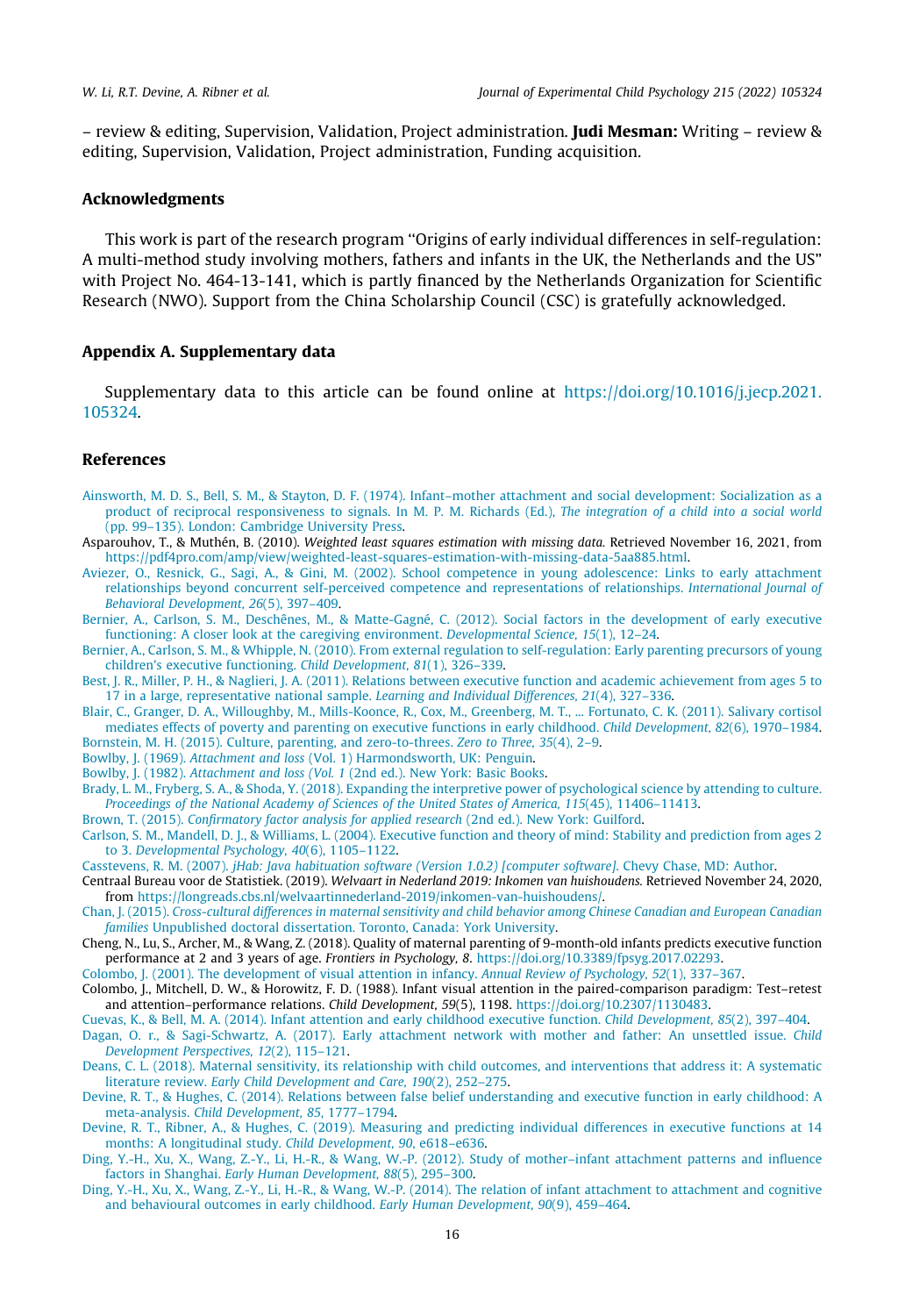- <span id="page-17-0"></span>[Friedman, N. P., Miyake, A., Robinson, J. L., & Hewitt, J. K. \(2011\). Developmental trajectories in toddlers' self-restraint predict](http://refhub.elsevier.com/S0022-0965(21)00242-3/h0145) [individual differences in executive functions 14 years later: A behavioral genetic analysis.](http://refhub.elsevier.com/S0022-0965(21)00242-3/h0145) Developmental Psychology, 47(5), [1410–1430.](http://refhub.elsevier.com/S0022-0965(21)00242-3/h0145)
- [Frick, M. A., Forslund, T., Fransson, M., Johansson, M., Bohlin, G., & Brocki, K. C. \(2018\). The role of sustained attention, maternal](http://refhub.elsevier.com/S0022-0965(21)00242-3/h0150) [sensitivity, and infant temperament in the development of early self-regulation.](http://refhub.elsevier.com/S0022-0965(21)00242-3/h0150) British Journal of Psychology, 109(2), [277–298](http://refhub.elsevier.com/S0022-0965(21)00242-3/h0150).
- [Garon, N., Bryson, S. E., & Smith, I. M. \(2008\). Executive function in preschoolers: A review using an integrative framework.](http://refhub.elsevier.com/S0022-0965(21)00242-3/h0155) [Psychological Bulletin, 134](http://refhub.elsevier.com/S0022-0965(21)00242-3/h0155)(1), 31–60.
- [Garon, N., Smith, I. M., & Bryson, S. E. \(2014\). A novel executive function battery for preschoolers: Sensitivity to age differences.](http://refhub.elsevier.com/S0022-0965(21)00242-3/h0160) [Child Neuropsychology, 20](http://refhub.elsevier.com/S0022-0965(21)00242-3/h0160)(6), 713–736.
- Geeraerts, S. B., Hessels, R. S., Van der Stigchel, S., Huijding, J., Endendijk, J. J., Van den Boomen, C., ... Deković, M. (2019). [Individual differences in visual attention and self-regulation: A multimethod longitudinal study from infancy to](http://refhub.elsevier.com/S0022-0965(21)00242-3/h0165) toddlerhood. [Journal of Experimental Child Psychology, 180](http://refhub.elsevier.com/S0022-0965(21)00242-3/h0165), 104–112.
- Hayes, F. (2018). [Introduction to mediation, moderation, and conditional process analysis](http://refhub.elsevier.com/S0022-0965(21)00242-3/h0170) (2nd ed.). London: Guilford.
- [Hendry, A., Jones, E. J. H., & Charman, T. \(2016\). Executive function in the first three years of life: Precursors, predictors and](http://refhub.elsevier.com/S0022-0965(21)00242-3/h0175) patterns. [Developmental Review, 42](http://refhub.elsevier.com/S0022-0965(21)00242-3/h0175), 1–33.
- Henrich, J., Heine, S. J., & Norenzayan, A. (2010). Beyond WEIRD: Towards a broad-based behavioral science. Behavioral and Brain Sciences, 33(2-3), 111–135. <https://doi.org/10.1017/s0140525x10000725>.
- [Hughes, C., & Devine, R. T. \(2019\). For better or for worse? Positive and negative parental influences on young children's](http://refhub.elsevier.com/S0022-0965(21)00242-3/h0185) executive function. [Child Development, 90](http://refhub.elsevier.com/S0022-0965(21)00242-3/h0185)(2), 593–609.
- [Hughes, C., & Ensor, R. \(2005\). Executive function and theory of mind in 2 year olds: A family affair?](http://refhub.elsevier.com/S0022-0965(21)00242-3/h0190) Developmental [Neuropsychology, 28](http://refhub.elsevier.com/S0022-0965(21)00242-3/h0190)(2), 645–668.
- [Hughes, C. H., & Ensor, R. A. \(2009\). How do families help or hinder the emergence of early executive function?](http://refhub.elsevier.com/S0022-0965(21)00242-3/h0195) New Directions [for Child and Adolescent Development, 2009](http://refhub.elsevier.com/S0022-0965(21)00242-3/h0195), 35–50.
- [Hughes, C., & Ensor, R. \(2011\). Individual differences in growth in executive function across the transition to school predict](http://refhub.elsevier.com/S0022-0965(21)00242-3/h0200) [externalizing and internalizing behaviors and self-perceived academic success at 6 years of age.](http://refhub.elsevier.com/S0022-0965(21)00242-3/h0200) Journal of Experimental Child [Psychology, 108](http://refhub.elsevier.com/S0022-0965(21)00242-3/h0200)(3), 663–676.
- [Kavšek, M. \(2004\). Predicting later IQ from infant visual habituation and dishabituation: A meta-analysis.](http://refhub.elsevier.com/S0022-0965(21)00242-3/h0205) Journal of Applied [Developmental Psychology, 25](http://refhub.elsevier.com/S0022-0965(21)00242-3/h0205)(3), 369–393.
- [Kok, R., Lucassen, N., Bakermans-Kranenburg, M. J., van IJzendoorn, M. H., Ghassabian, A., Roza, S. J., ... Tiemeier, H. \(2014\).](http://refhub.elsevier.com/S0022-0965(21)00242-3/h0210) [Parenting, corpus callosum, and executive function in preschool children.](http://refhub.elsevier.com/S0022-0965(21)00242-3/h0210) Child Neuropsychology, 20(5), 583–606.
- [Lamb, M. E. \(1997\). The development of father–infant relationships. In M. E. Lamb \(Ed.\),](http://refhub.elsevier.com/S0022-0965(21)00242-3/h0215) The role of the father in child development [\(pp. 104–120\). New York: John Wiley](http://refhub.elsevier.com/S0022-0965(21)00242-3/h0215).
- [Lansford, J. E., Bornstein, M. H., Deater-Deckard, K., Dodge, K. A., Al-Hassan, S. M., Bacchini, D., ... Zelli, A. \(2016\). How](http://refhub.elsevier.com/S0022-0965(21)00242-3/h0220) [international research on parenting advances understanding of child development.](http://refhub.elsevier.com/S0022-0965(21)00242-3/h0220) Child Development Perspectives, 10(3), [202–207](http://refhub.elsevier.com/S0022-0965(21)00242-3/h0220).
- [Little, R. J. A. \(1988\). A test of missing completely at random for multivariate data with missing values.](http://refhub.elsevier.com/S0022-0965(21)00242-3/h0225) Journal of the American [Statistical Association, 83](http://refhub.elsevier.com/S0022-0965(21)00242-3/h0225)(404), 1198–1202.
- [Lucassen, N., Kok, R., Bakermans-Kranenburg, M. J., Van Ijzendoorn, M. H., Jaddoe, V. W. V., Hofman, A., ... Tiemeier, H. \(2015\).](http://refhub.elsevier.com/S0022-0965(21)00242-3/h0230) [Executive functions in early childhood: The role of maternal and paternal parenting practices.](http://refhub.elsevier.com/S0022-0965(21)00242-3/h0230) British Journal of [Developmental Psychology, 33](http://refhub.elsevier.com/S0022-0965(21)00242-3/h0230)(4), 489–505.
- [Malmberg, L. E., Lewis, S., West, A., Murray, E., Sylva, K., & Stein, A. \(2016\). The influence of mothers' and fathers' sensitivity in](http://refhub.elsevier.com/S0022-0965(21)00242-3/h0235) [the first year of life on children's cognitive outcomes at 18 and 36 months.](http://refhub.elsevier.com/S0022-0965(21)00242-3/h0235) Child: Care, Health and Development, 42(1), 1-7.
- [Matte-Gagné, C., & Bernier, A. \(2011\). Prospective relations between maternal autonomy support and child executive](http://refhub.elsevier.com/S0022-0965(21)00242-3/h0240) [functioning: Investigating the mediating role of child language ability.](http://refhub.elsevier.com/S0022-0965(21)00242-3/h0240) Journal of Experimental Child Psychology, 110(4), [611–625](http://refhub.elsevier.com/S0022-0965(21)00242-3/h0240).
- [Mesman, J., & Emmen, R. A. G. \(2013\). Mary Ainsworth's legacy: A systematic review of observational instruments measuring](http://refhub.elsevier.com/S0022-0965(21)00242-3/h0245) parental sensitivity. [Attachment & Human Development, 15](http://refhub.elsevier.com/S0022-0965(21)00242-3/h0245)(5-6), 485–506.
- [Mesman, J., van IJzendoorn, M. H., & Bakermans-Kranenburg, M. J. \(2012\). Unequal in opportunity, equal in process: Parental](http://refhub.elsevier.com/S0022-0965(21)00242-3/h0250) [sensitivity promotes positive child development in ethnic minority families.](http://refhub.elsevier.com/S0022-0965(21)00242-3/h0250) Child Development Perspectives, 6(3), 239–250.
- [Mesman, J., van IJzendoorn, M. H., & Sagi-Schwartz, A. \(2016\). Cross-cultural patterns of attachment. In J. Cassidy & P. R. Shaver](http://refhub.elsevier.com/S0022-0965(21)00242-3/h0255) (Eds.), [Handbook of attachment: Theory, research, and clinical applications](http://refhub.elsevier.com/S0022-0965(21)00242-3/h0255) (3rd ed., pp. 790–815). New York: Guilford.
- [Meuwissen, Alyssa S., & Carlson, Stephanie M. \(2015\). Fathers matter: The role of father parenting in preschoolers' executive](http://refhub.elsevier.com/S0022-0965(21)00242-3/h0260) function development. [Journal of Experimental Child Psychology, 140](http://refhub.elsevier.com/S0022-0965(21)00242-3/h0260), 1–15.
- [Miller, Stephanie E., & Marcovitch, Stuart \(2015\). Examining executive function in the second year of life: Coherence, stability,](http://refhub.elsevier.com/S0022-0965(21)00242-3/h0265) [and relations to joint attention and language.](http://refhub.elsevier.com/S0022-0965(21)00242-3/h0265) Developmental Psychology, 51(1), 101–114.
- Mills-Koonce, W. R., Willoughby, Michael T., Zvara, Bharathi, Barnett, Melissa, Gustafsson, Hanna, & Cox, Martha J., & the Family Life Project Key Investigators. (2015). Mothers' and fathers' sensitivity and children's cognitive development in low-income, rural families. Journal of Applied Developmental Psychology, 38, 1–10. <https://doi.org/10.1016/j.appdev.2015.01.001>.
- Muthèn, L. K., & Muthèn, B. (2017). [Mplus: Statistical analysis with latent variables: User's guide](http://refhub.elsevier.com/S0022-0965(21)00242-3/h0275) (8th ed.). Los Angeles: Author.
- [Ng, F. F.-Y., Pomerantz, E. M., & Deng, C. \(2013\). Why are Chinese mothers more controlling than American mothers? ''My child](http://refhub.elsevier.com/S0022-0965(21)00242-3/h0280) [is my report card](http://refhub.elsevier.com/S0022-0965(21)00242-3/h0280)". [Child Development, 85](http://refhub.elsevier.com/S0022-0965(21)00242-3/h0280), 355–369.
- [Papageorgiou, K. A., Farroni, T., Johnson, M. H., Smith, T. J., & Ronald, A. \(2015\). Individual differences in newborn visual](http://refhub.elsevier.com/S0022-0965(21)00242-3/h0285) [attention associate with temperament and behavioral difficulties in later childhood.](http://refhub.elsevier.com/S0022-0965(21)00242-3/h0285) Scientific Reports, 5, 11264.
- [Sabbagh, Mark A., Xu, Fen, Carlson, Stephanie M., Moses, Louis J., & Lee, Kang \(2006\). The development of executive functioning](http://refhub.elsevier.com/S0022-0965(21)00242-3/h0290) [and theory of mind: A comparison of Chinese and U.S. preschoolers.](http://refhub.elsevier.com/S0022-0965(21)00242-3/h0290) Psychological Science, 17(1), 74–81.
- Shenzhen Statistics Bureau. (2018). Shenzhen statistical yearbook 2018. Retrieved November 24, 2020, from [http://tjj.sz.gov.cn/](http://tjj.sz.gov.cn/zwgk/zfxxgkml/tjsj/tjnj/201812/P020181229639722485550.pdf) [zwgk/zfxxgkml/tjsj/tjnj/201812/P020181229639722485550.pdf.](http://tjj.sz.gov.cn/zwgk/zfxxgkml/tjsj/tjnj/201812/P020181229639722485550.pdf)
- [Singh-Manoux, Archana, Adler, Nancy E, & Marmot, Michael G \(2003\). Subjective social status: Its determinants and its](http://refhub.elsevier.com/S0022-0965(21)00242-3/h0300) [association with measures of ill-health in the Whitehall II study.](http://refhub.elsevier.com/S0022-0965(21)00242-3/h0300) Social Science & Medicine, 56(6), 1321-1333.